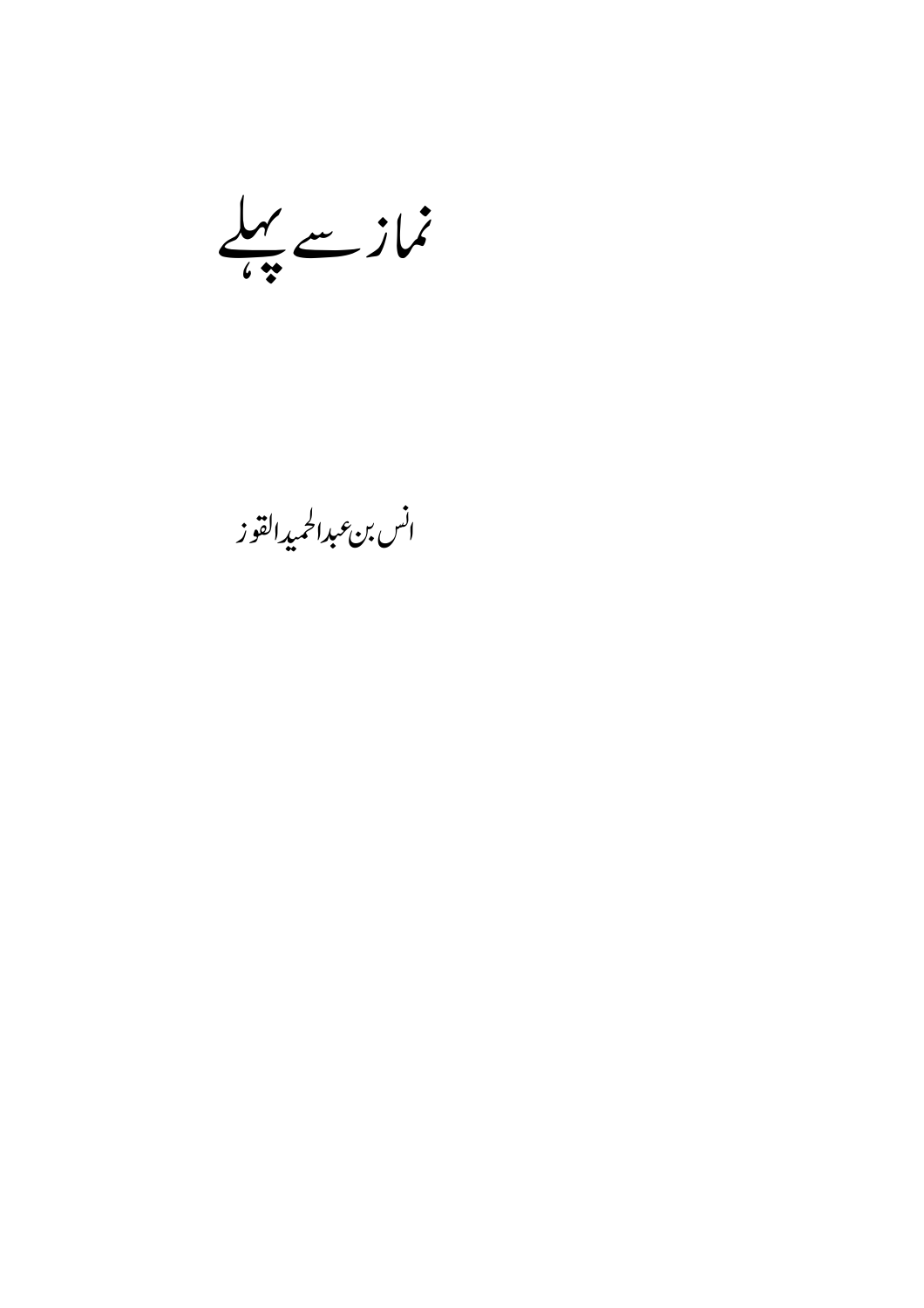نمبرشار مضمون صفحنبر ا عرض ناشر ۲ نماز کے بارے میں چند حدیثیں ۳ نماز کےفائدے ۴ اذان کے **دقت** ۵ دضوکےدفت ۲ مىچدكى طرف جانا ے مسجد میں داخل ہونا ۸ گلبیرتر پراور پېلىصف كى فضلیت ۹ نماز باجماعت کی فضیلت ۱۰ نمازیوں کی شمیں ۱۱ نمازکے بعدذ کرکی فضلیت ۱۲ اشراق کی دورکعتیں ۱۳ عظیم کامیابی ۱۴ گفتگوکاحاصل

فہرست

 $\mathbf{3}$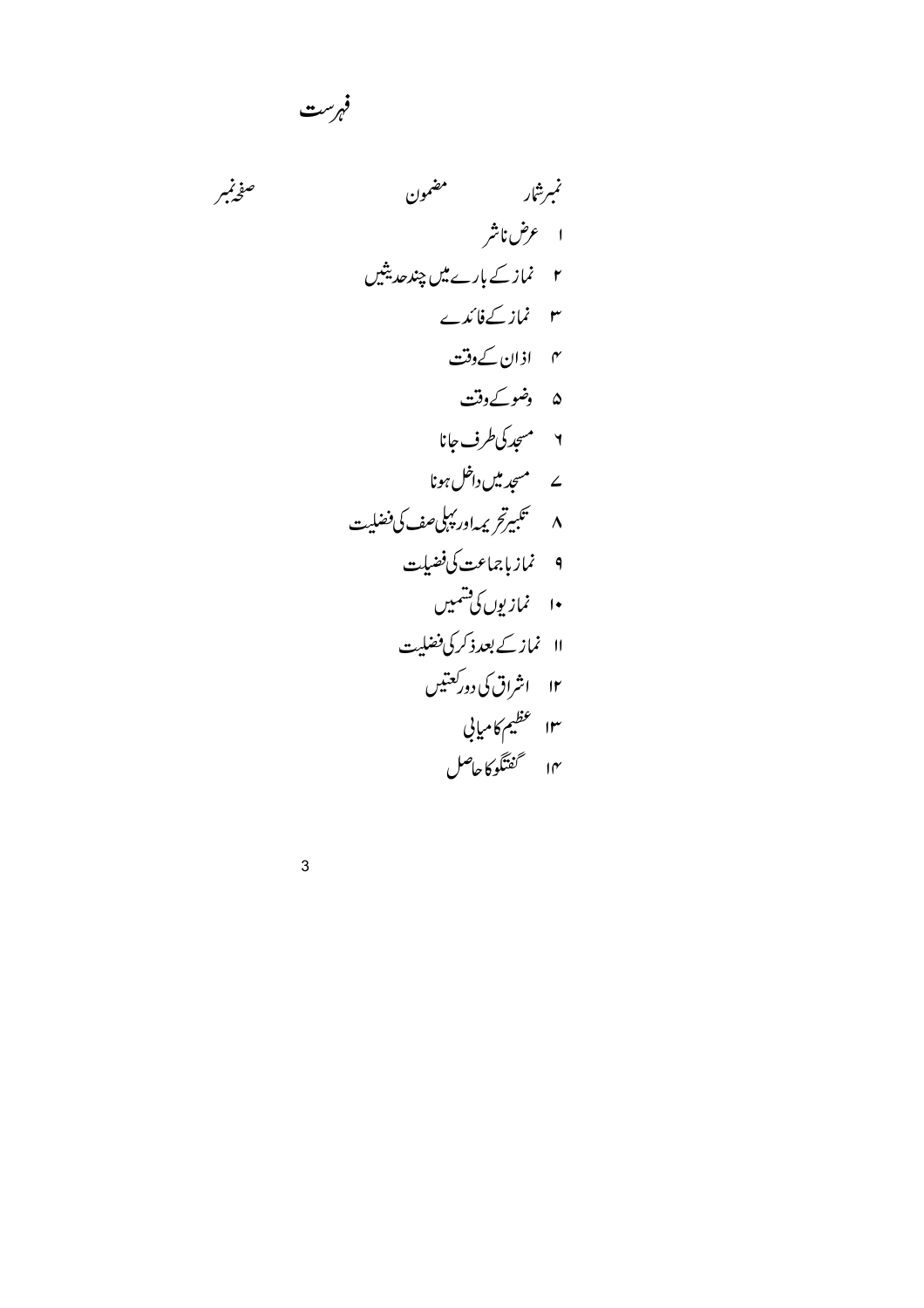بسم الله الرحمٰن الرحيم عرض ناشر

جدیدمغر پی تہذیب اوراس کی پرورش سے ہم مسلمانان عالم کا مزاج کچھاس سانچے میں ڈھل چکاہے کہ ہمارےا ندرا بنی مذہبی اقدار سے محبت اور دینی حمیت روز بروزختم ہوتی جاربی ہےاور ہرشم کی ذلت دیپتی ہمارامقدر بنتی جاربی ہے۔ہمارااخلاقی اورروحانی تنزل ہم سے ہماری عظمت رفتہ تو کب کا چھین چکا،اب ہمیں اغیار کی نقالی اوران کی خوشہ چینی پر مجبورکرر ہاہے۔ہمارے پاس نہا پنادل ہے،نیا بنی زبان۔ہماراجسم،ہماری جان،دوسروں کےانژات سے توانائی حاصل کرتے ہیں۔ہماری روح اغیار کے قبضے میں ہےاور ہماری نگامیں تہذیب حاضر کی چک دمک سے خیرہ ہوتی چلی جارہی میں۔ہم زبان سےکلمہ گو مسلمان ہیں کیکن دل غیر کی غلامی سے زنگ آلود ہیں۔ زيان سے کہہ بھی لاالہ تو کیاحاصل دل ونگاه مسلمان نہیں تو کیچ پھی نہیں

دل ونگاہ کومسلمان کرنے کے لئے ہمیں ابنی روح میں طہارت پیدا کرنا ہوگی اوراس کی صورت صرف یہی ہے کہ ہمیں اپنے اعمال کو کتاب وسنت کی میزان پرتول کربیہ دیکھنا ہوگا کہ ہم کون ہیں، کیا کررہے ہیں اورہمیں کیا کرنا ہے۔ ہم بحیثیت مسلمان اپنے اصول وضوابط اور فرائض کوکس حد تک پورا کرر ہے ہیں۔ وہ کونسا فرض ہے جو ایک مسلمان کی حثیت سے ہم پرسب سے پہلے عائد ہوتا ہےاور کیااس فرض کی ادائیگی کے بغیر ہم اپنا اسلامی تشخص قائم رکھ سکتے ہیں۔میرا خیال ہے، بلکہ میں یقین کےساتھ کہ یہ کتیا ہوں کہ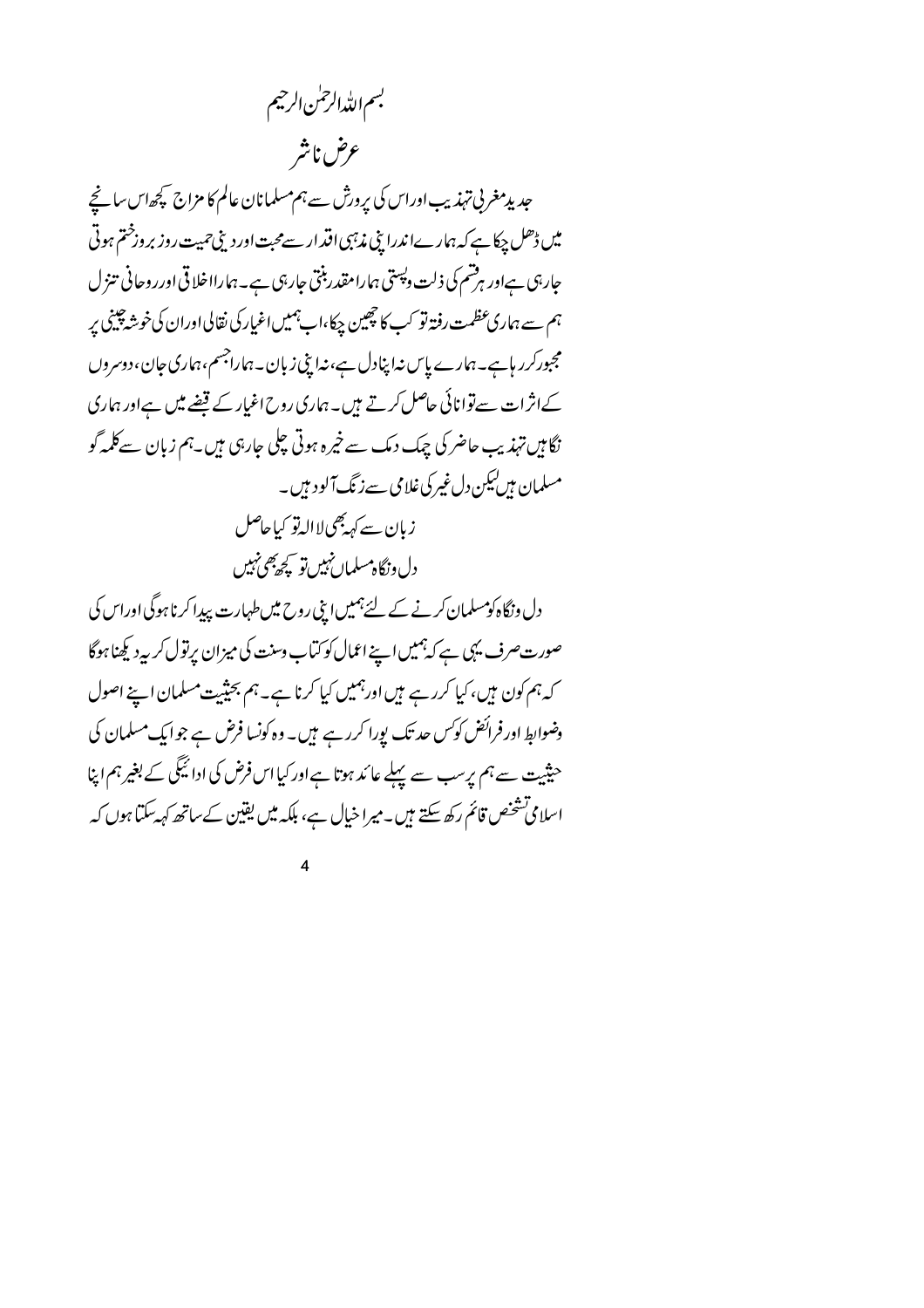آپ کا دل خود گواہی دے گا کہ پہلافرض،جس کے بغیرہم مسلمان ہو،پی نہیں سکتے ،کوترک کرنے سے ہماری حیثیت کچھ پھی نہیں رہ جاتی ۔اورتمام مصیبتیں اورآ فات اسی دجہ سے ہم یرنازل ہورہی ہیں۔ ذراٹھنڈے دل سےسوچئے اورصداقت کی میزان پراس کا فیصلہ يحيئ آپ جانتے ہیں کہ مسلمان کے لئے سب سے پہلافریضہ کونسا ہے۔آپ کی زبان ہی نہیں،آے کا دل بھی گواہی دے گا کہ نماز...... وہ نماز جس کواللہ عز وجل کے حیبیب رسول .<br>مقبول حضرت محمطاطیله نے اینی آنکھوں کی ٹھنڈک اور دین کا ستون قرار دیا۔ہم کتنا بھی پا کیازی اور ٹیکی وفلاح کا راستہ اختیار کریں،اگر اپنے اولین اسلامی فریضے سےغفلت اختیارکرتے ہیںتوہمارےسب اعمال بیکارجاتے ہیں۔

میر ےمسلمان بھائیو! ہم اگر راست فکری اورحق گوئی سے کام لیں تو کوئی مشکل نہیں کہ ہم اپنے اعمال کی خرابپوں کو دورکرنے اور ہرفتم کی آ لائش دنیوی سے پاک ہونے کے لئے نماز میں پناہ ڈھونڈیں۔

نماز ہی اللہ تعالیٰ سے براہ راست ربط پیدا کرتی ہے۔ جب بیرربط مشحکم ہوجا تا ہے تو دلوں کے زنگ دھلنے لگتے ہیں اور معاشرے کے برےاثرات خود بخو د زائل ہو جاتے ٹیں۔

آیئے! ہم اپنے ضمیر اورا یمان کوگواہ بنا کرعز م کریں کہآ ئندہ جب تک زندگی کی سانسیں باقی ہیں،صرف اورصرف اللہ کےحضورا پناسرعبودیت خم کریں گےاورنماز کے ذیریعےاللہ تعالی جل شانہ کی خوشنودی حاصل کرتے رہیں گے۔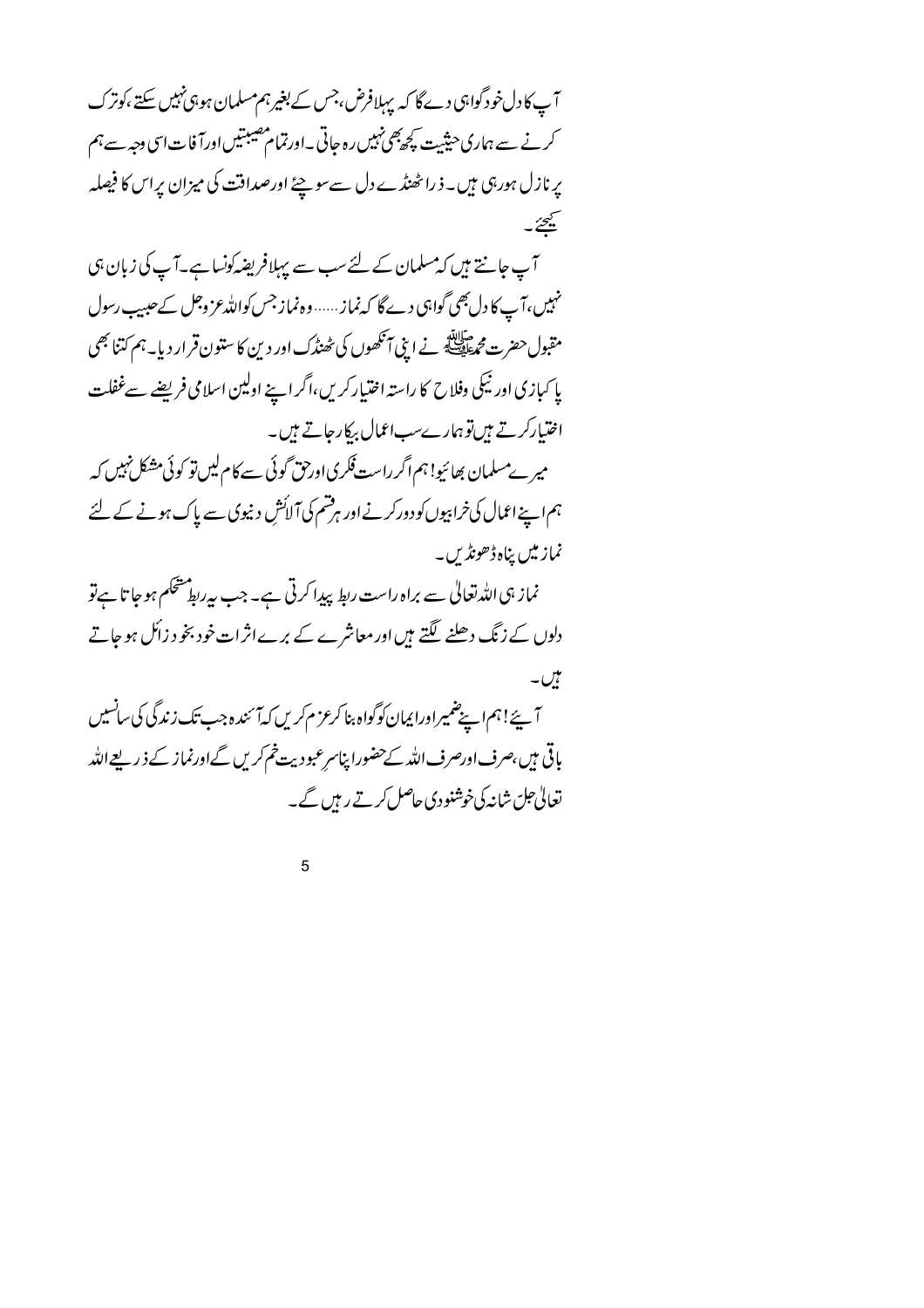زىرنظر كتابچە كى غرض وغايت بھى يہى ہے كہ وہ مسلمان بھائى جونمازنہيں پڑھتے ، پہلے اس کو پڑھیں اورنماز کے بعداس کے بارے میں اللہ اوراس کے رسول ایک کے احکام سے آگاہ ہوں۔ نیز وہ مسلمان بھائی جوا قامت صلوٰۃ تو اختیار کرتے ہیں کیکن مسجد میں بإجماعت نمازيڑھنے کی فضلیت اوراس سے متعلق احکام سے ناواقف ہیں،اور وہ جونماز کےارکان وواجبات کی مشروع پا بندی کواختیارنہیں کرتے بلکہا یک حدتک اس کاعلم ہی نہیں رکھتے ،اس کیاہیجے کےمطالعہ سے پیچ احادیث کی روشنی میں نماز کے فضائل ودر جات سے آگاہ ہوکراس کی پابندی اختیارکریں گے۔انشاءاللہ! الله ہم سب کوکس کی تو فیق دےآمین ثم آمین!

خادم كتاب وسنت

عبدالمالك مجامد (مدير مسئول )

 $6\phantom{a}$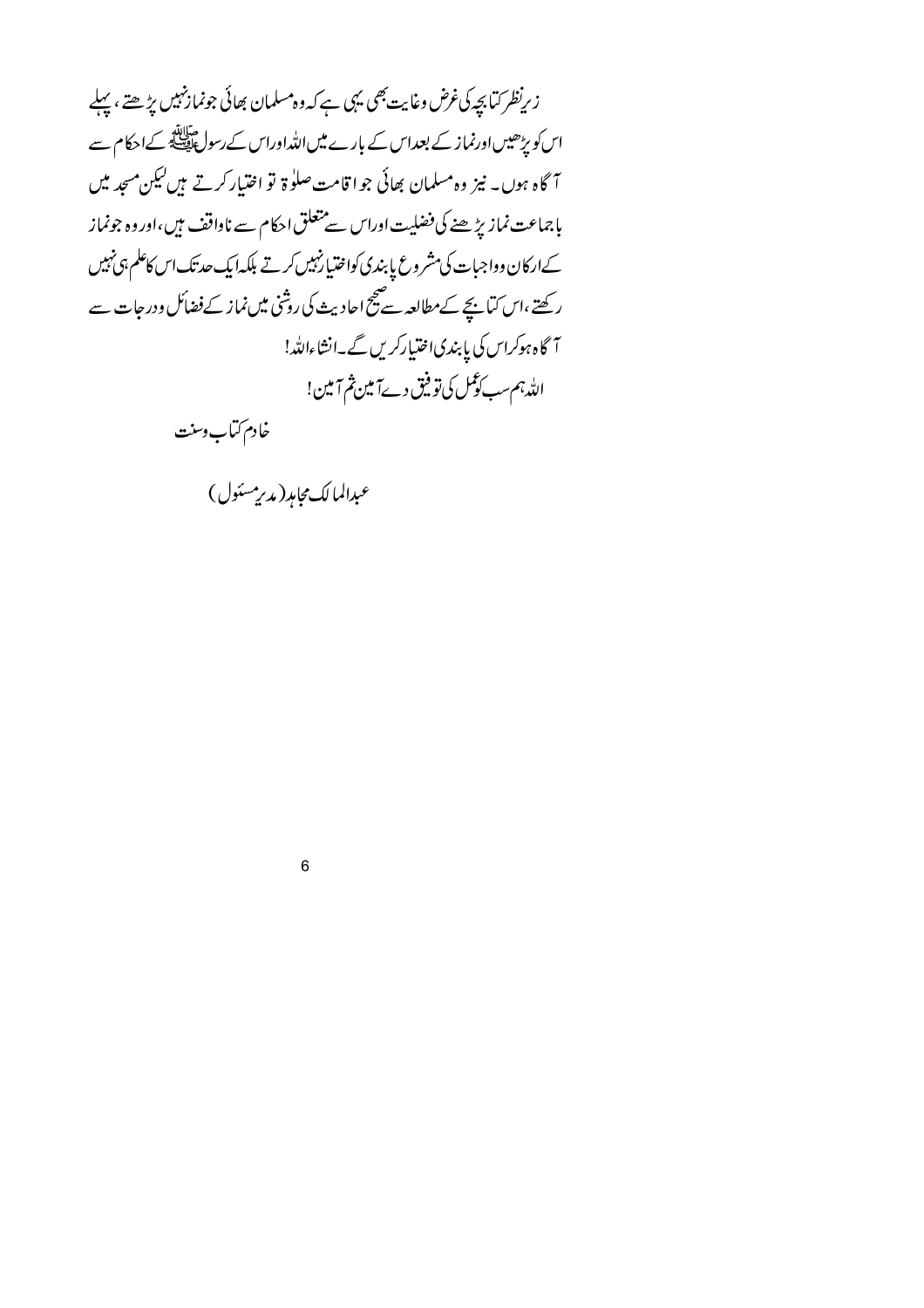میر ےمسلمان بھائی! گھرمیں نمازیڑھنے سے پہلےآپاس کیا بچہ کو پڑھیں۔ آپ جب بھی اپنے اندرمسجد جانے اور جماعت کے ساتھ نماز ادا کرنے میں سستی محسوس کریںتواس کتابچے کوضرور بڑھیں۔

نماز کے بارے میں چند حدیثیں

رسول الدّٰهَ اللّٰہِ عَلَيْلَةِ اپنے اصحاب کے پاس سے گزرے تو فرمایا: کیا تم جانتے ہو کہ اللّٰہ عز وجل کیافر ما تاہے؟ فرما تاہے کہ میری فتدرت اور میرے جلال کی قسم! جوْخص بھی نماز کو اس کے وقت پرادا کرےگا میں اسےضرور جنت میں داخل کروں گا،اور جوثخص نماز کوقضا کرکے بڑھےگا تواگر جاہوں تواس پرحمفر ماؤںاور جاہوں تواسےعذاب دوں۔ رسول التَّطِيطِيَّةُ نے دوسری حدیث میں فرمایا: يقيناًالله تعالى نماز بإجماعت كوبهت يسندكرتا ہے۔ رسول الدُّهَائِيَّةِ نے ایک اور مقام یرفر مایا: قیامت کے دن بندہ سے سب سے پہلاسوال نماز کے بارے میں ہوگا. پس اگر اس کی نماز درست نکلی تو اس کے دوسرے اعمال بھی

درست نکلیں گے،اوراگرنمازخراب ثابت ہوئی تو اس کے دوسرےاعمال بھی خراب ثابت ہوں گے۔

نیز رسول الڈ ایلنڈ نے فرمایا: یانچوں نمازیں،اور جمعہ دوسرے جمعے تک،اور رمضان دوسرے رمضان تک بہ سب نیچ کےاوقات میں سرز دہونے والے گناہوں کومٹادیتے ہیں اگر بندہ کبیرہ گناہوں سے بچّار ہے۔

 $\overline{7}$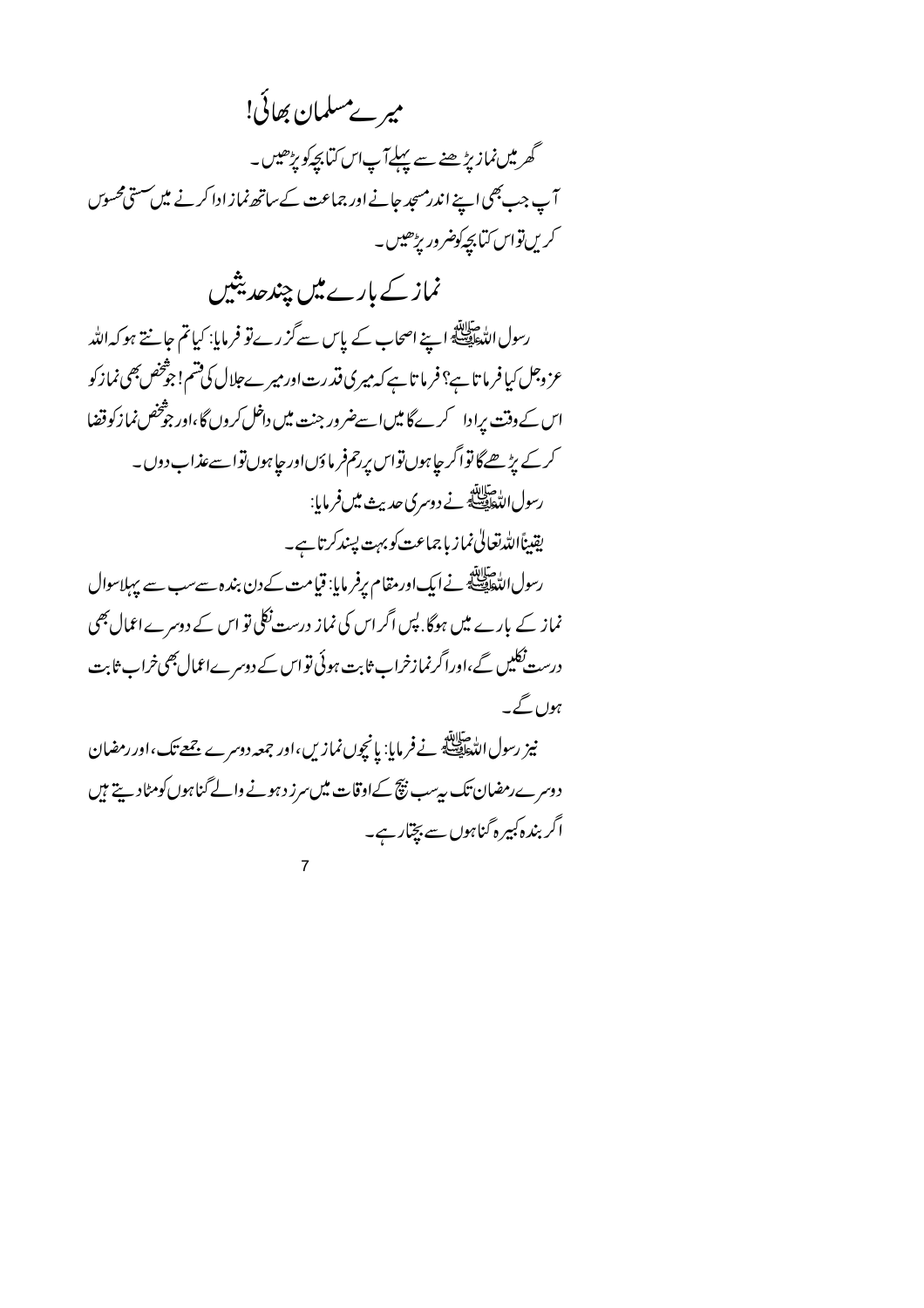نماز کےفائدے رسول اللّٰہَ لِيَا لَيْهِ كُوجب بِھی كُونَی تخت معاملہ پیش آ تا تو آ پے اَپِیَلَیْ نماز میں پناہ لیتے تھے۔ امام ابن قيم رحمه الله نے''زادالمعاد''ميںفر مايا ہے كہ: نماز......روزی لاتی ہے......صحت عطا کرتی ہے......مصیبت دورکرتی ہے...... بیماریوں سےنجات دیتی ہے......دل کوتفویت پہنچاتی ہے...... چہرہ کونو ربخشتی ہے.....نفس کوفرحت عطا کرتی ہے..... سستی دور بھگاتی ہے.....جسم میں چستی پیدا کرتی ہے.....قوائےجسم کو دوبالاکرتی ہے......سینہ میں انشراح پیدا کرتی ہے......روح کوغذادیتی ہے......دل کومنور کرتی ہے......نعمت کی حفاظت کرتی ہے ...... عذاب دفع کرتی ہے ...... برکت لاتی ہے.......شیطان سے دوررکھتی ہے......اور رحمٰن سےقریب کرتی ہے۔ نماز

........،نماز کیاہے؟ نمازحقیقت میں ایک بڑی ہی عظیم شے ہے.آپ اپنے اندراگر بإجماعت نماز ادا کرنے سے ستی محسو*ں کری*ں توان احادیث کو پڑھیں جو رسول اللہ ۔<br>علیہ کچھ سے مروی ہیں . بیرحدیثیں آپ کو باجماعت نمازادا کرنے پراپھاریں گی .اورآپ کے اندراس کام کے لئے ہمت وحوصلہ پیدا کریں گی،خاص کراس صورت میں جب آپ کواس گرانفذر نوْاب کاانداز ہ ہوجائے جوصرف ایک بارمسجد میں باجماعت نمازادانہ کرنے میں آپ سے حچھوٹ جاتا ہے. اذان کے دفت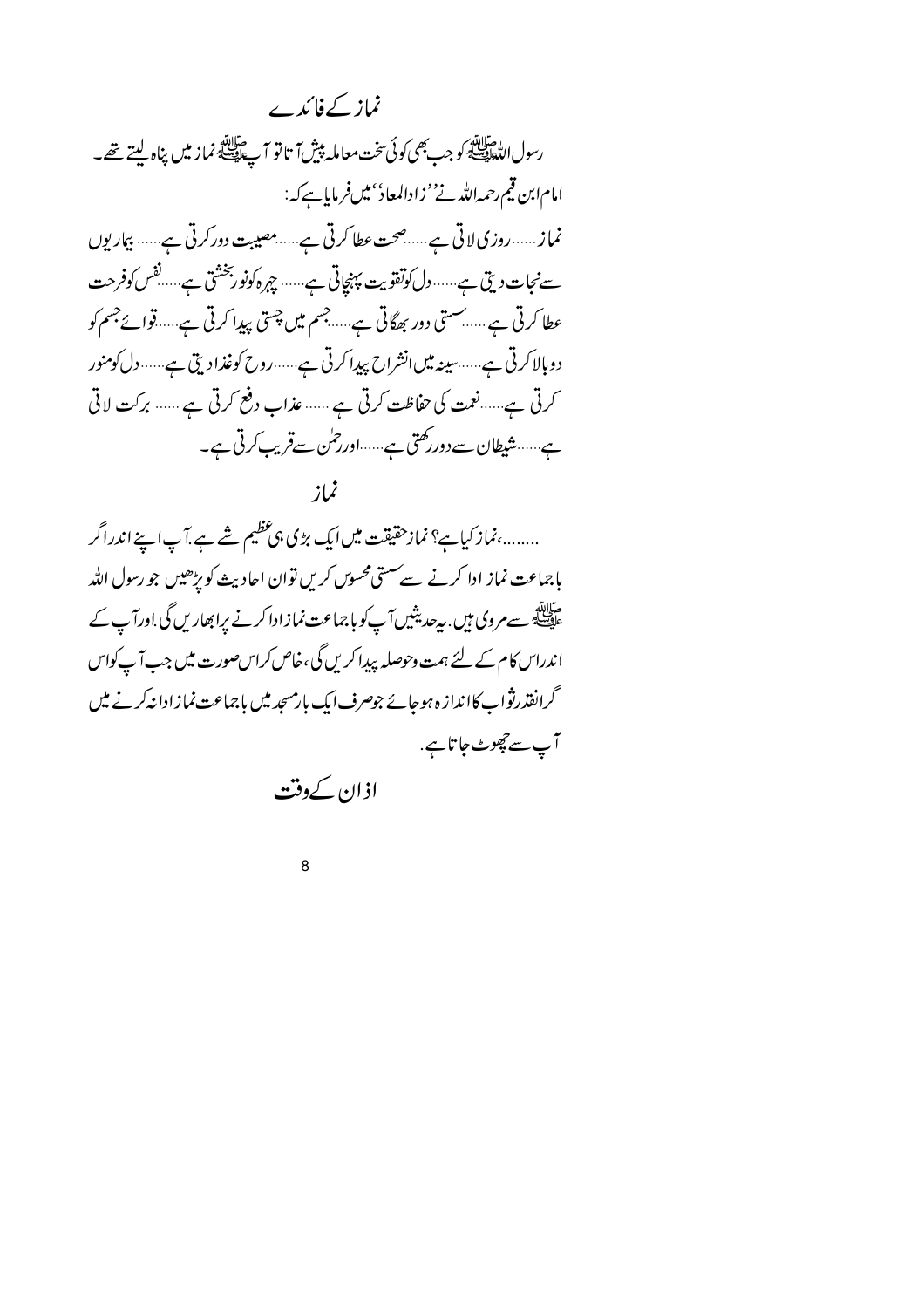آپ بھائی! آپ جب اذان سنیں تو پینجھیں کہاذان آپ ہی کونماز کے لئے بلا رہی ہے ِلہٰذا اپنے کاموں کو حچھوڑ کراٹھ کھڑے ہوں اوراللہ کی طرف بلانے والے کی پکار پر لېيك كېمەد يں جوچ على الصلو ة ( آ ؤنماز كى طرف ) چٌ على الفلاح ( آ ؤ كاميايى كى طرف ) کہہ کرآ پ کو بلار ہاہے .اوررسول اللّٰہ اللّٰہ کا پیغر مان پادکریں کہ<sup>جس</sup> نے اذ ان ِّن کر بیرد عا يرُّ<sup>ص:''</sup>اَلْبُلُّهُمَّ رَبَّ هَـذِهِ الـدَّعْـوَ-ةِ التَّـآمَّةِ وَالـصَّلَا-ةِ الْقَائِمَةِ ، آتِ مُحَمَّداً الْوَسِيْلَةَ وَالْفَضِيْلَةَ، وَابْعَثْعُهُ مُقَاماً مَّحْمُوْداً الَّذِي وَوَعَدتَّهُ ۚ (اےالله! اس دعوت کاملاورکھڑی ہونے والی نماز کے مالک،تو محطایف کووسیلہ اورفضیات کا درجہءطافر ما اوران کواس مقام محمود سےنواز جس کا تو نے ان سے وعد ہفر مایا ہے ) تو اس شخص کے لئے قیامت کےدن میری شفاعت واجب ہوگئی۔

رسول العطائلة<br>رسول الت<sub>خ</sub>طِي<u>عة</u> كي شفاعت حاصل كرنے كيلئے آپ جب بي<sub>د</sub>د عا بڑھيں تو اس كے عظيم اجروثواب کانصوربھی کریں بہی نہیں، بلکہ رسول اللہ ﷺ نے ایک دوسری حدیث میں فرمایا كِ جَرّْحْصِ إِذَانِ ٓنَ كَرِيدِهِ عَائِزُهِ ۚ ۚ ''أَشْهَـٰهُ إَنْ لَّا إِلَٰهَ إِلَّا اللَّهُ وَجْبِدَهُ لَاشَدِينُكَ لَهُ وَأَنَّ مُـحَـمَّـداً عَبْـدُهُ وَرَسُـولُهُ، رَضَيْتُ بِاللَّهِ رَبَّاً وَّ بِمُحَمَّدٍ رَسُولًا ۚ ( يُل گواہی دیتا ہوں کہ اللہ کےسوا کوئی معبود ُہیں، وہ اکیلا ہے،اس کا کوئی شریک نہیں،اورمحمہ متلاتئہ<br>علق کے اس کے بندہ ورسول ہیں میں نے اللہ کو پسند کرلیاا سے اپنا رب مان کراورم علقہ کو پسند کرلیا انہیں اللہ کا رسول جان کر ) تو اس شخص کے گناہ معاف ہوجاتے ہیں اگر چہ وہ سمندر کی جھاگ کے برابرہوں۔

اس کےعلاوہ آپ اذ ان اورا قامت کے درمیان دوسری دعاؤں پربھیغورکریں جورد

 $\mathbf{Q}$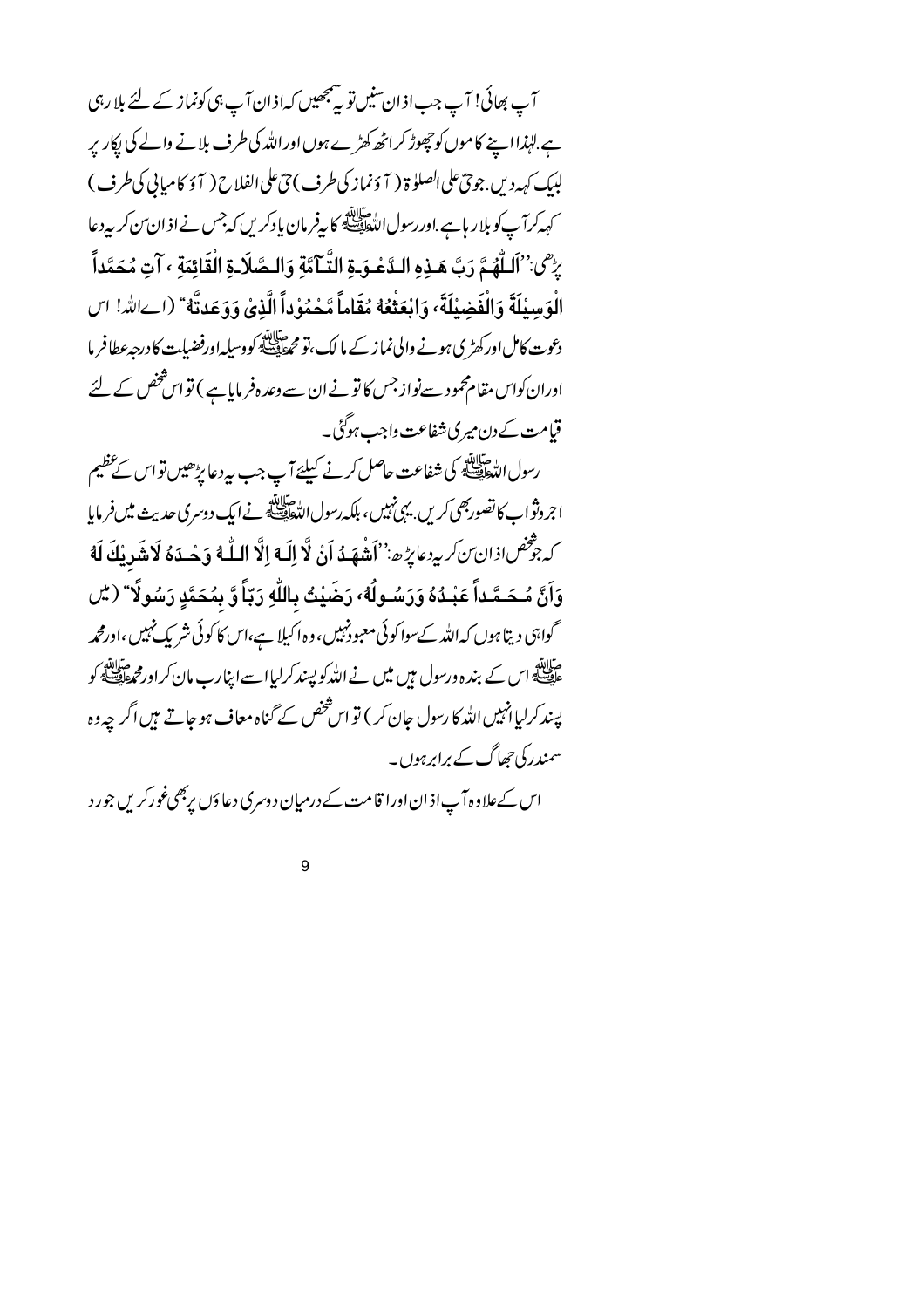نہیں ہوتیں،رسول اللّٰہﷺ نےفر مایا:اذان اورا قامت کےدرمیان کی دعا رفہبیں کی حاتی

آب سوچیں کہ اللہ تعالیٰ کی اس عنایت وحمت کے بعداور کیاجا ہے؟. وضو کے وقت

آپ جس وقت دضوکے ذریعہ اپنے بدن کو گناہوں سے دھور ہے ہوں اس وقت رسول الدّحالِيّةِ كي اس حديث يرغوركريں جس ميں آپ السّالِيّة نے فرمایا كہ: بندہ موس جب وضو کرتا ہےاوراپنا چہرہ دھوتا ہےتو پانی کےساتھ . پا پانی کےآخری قطرہ کےساتھ .اس کے چہرہ کا گناہ دھل جا تا ہے جواس نے اپنی دونوںآ تکھوں سے دیکھ کرکیا تھا.اور جب اپنے دونوں ہاتھ دھوتا ہےتو پانی کے ساتھ. یا پانی کےآخری قطرہ کے ساتھ اس کے دونوں ہاتھوں کا ہرگناہ دھل جا تا ہے جواس نے اپنے ہاتھوں سے پکڑ کرکیا،اور جب اپنے دونوں یاؤں دھوتا ہےتو پانی کےساتھ. پا پانی کےآخری قطرہ کےساتھ اس کے پاؤں کا ہر گناہ دھل جا تا ہے جواس نے اپنے پاؤں سے چل کرکیا تھا، یہاں تک کہ وہ بندہ گناہوں سے بالکل پاک ہوجا تاہے۔

وضوکے بعدآپاس عظیم دعا کو نہ بھولیں جس کے پڑھنے سے بندے کے لئے جنت کےآ ٹھوں درواز کے کل جاتے ہیں اور وہ جس درواز ہ سے جاہے جنت میں داخل ہوسکتا ہے . چنانچہ رسول التّعالِمُ فَسَلّالِلّهِ فِسلّة فِي مُسلّ سے جوْحْص بھی خوب احیجی طرح وضوکرےاور يَجْرِيرِ مَائِرِ صِ: ``أَشْهَدُ أَنْ لَا إِلَــهِ إِلَّا اللَّــهُ وَحْدَهُ لَاشَرِيْكَ لَـهُ وَ أَشْهَدُ أَنَّ مُه يَسَه يَّد أَبَعَ بِذْهُ وَ دَمِيْبِولُهُ ۚ ( مِيْنَ كُوابْنِ) دِيتَابِونِ كِدائلا كَ سِينَ الْمَ الله الل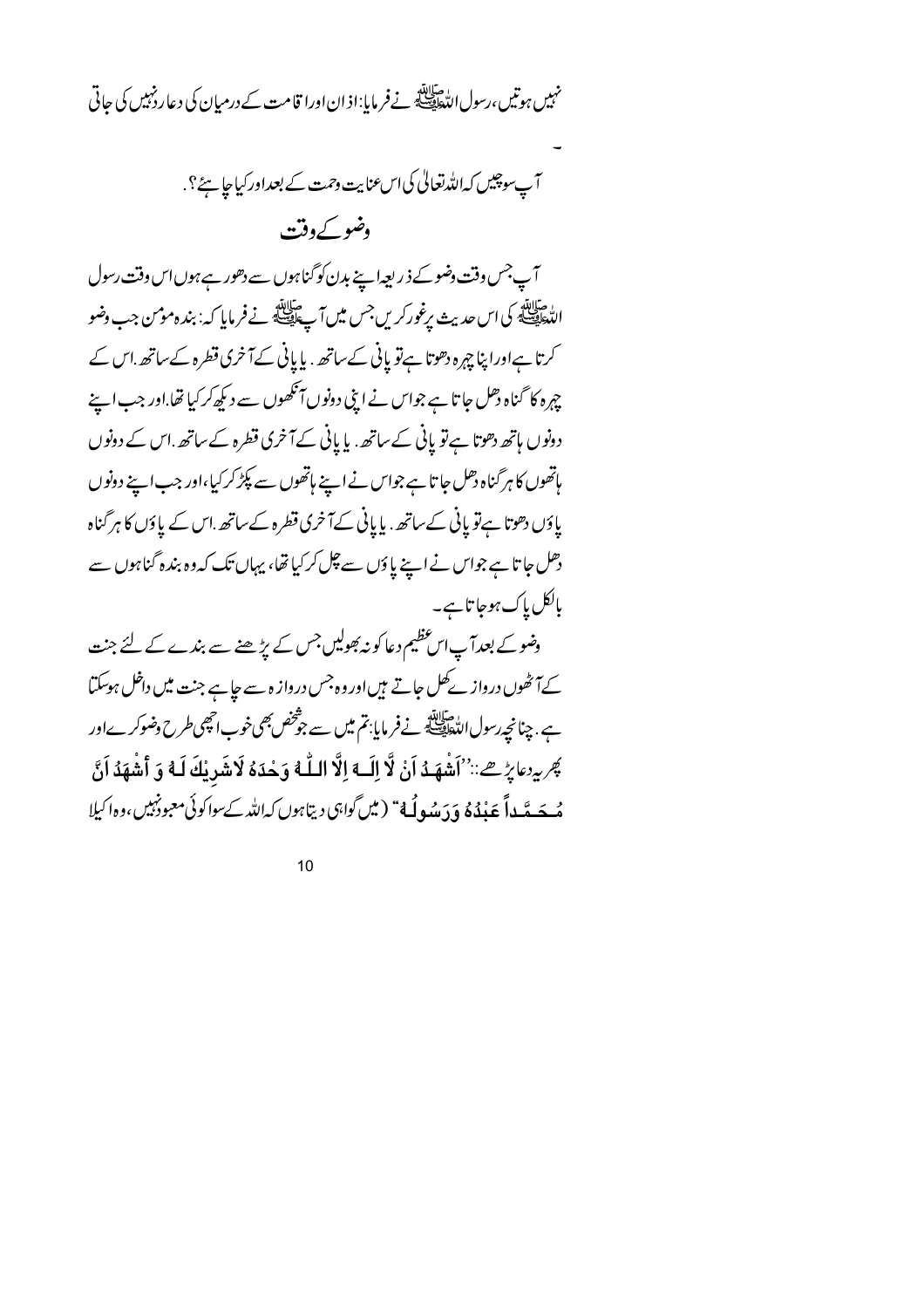ہے،اس کا کوئی شریک نہیں ،اور گواہی دیتا ہوں کہ مجمداس کے بندہ ورسول ہیں )اس کے لئے جنت کےآٹھوں درواز کے کل جاتے ہیں،جس درواز ے سے بھی جاہے وہ جنت میں داخل ہوجائے۔

ترندی کی روایت میں مذکورہ دعاکے بعدا تنااضافیہ ہے:اَک اُٹھ گے اجبے مَلْینے پی جِینَ التَعَوّابِيْينَ وَاجْعَلْنِي مِنَ الْمُتَعَلِّهْدِيْنَ "(إِسَاللَّهُ!'تَوجَهَ اپنےطرف جوع كرنے والےلوگوں میں سےکردےاور پاک صاف رہنےوالوںلوگوں میں سے بنادے۔) میرے بھائی! آپاہے دل میں سوچیں کہاس شرف ومنزلت سے بڑھ کرآپ کواور کیا حایئے کہآ پ اللہ ملک الموک کے دربار میں آ ئیں اور وہ اپنےمحل کے دروازے آپ کے لئے کھول دے،آپ کی پکارتن لےاورآپ کا آناقبول کرلے؟

اس کےساتھ ہی وضود نیامیں طہارت وصفائی کااورآ خرت میں زینت کا ذ ریعہ ہے،کیا آپ نہیں جا ہیں گے کہ قیامت کے دن آپ زینت وآ رائش والے ہوں؟اوراس کا طریقہ بيرہے كہ**آپ دضوخوب اتھى** *طر***ح سے كريں، چنانچ**رسول اللہﷺ نے فرمایا كہ قیامت کے دن مومن کے جسم میں و ہاں تک زیورات پہنائے جا ئیں گے جہاں تک اس کے دضوکا یانی پہنچتا ہے۔

مسجد كى طرف حانا اب تک جواجر وثواب بیان کئے گئے ہیں وہ مسجد کی طرف نکلنے سے پہلے تک کے ہیں، غورکریں کہ گھرسےنکل کرمسچد کی طرف جانے کےاجروثواب کننگ عظیم ہوں گے جوآپ کا انتظار *کر*ر ہے ہیں،اس سلسلہ میں رسول اللّٰحافِی کے مندرجہ ذیل احادیث بڑھیں اور اللّٰہ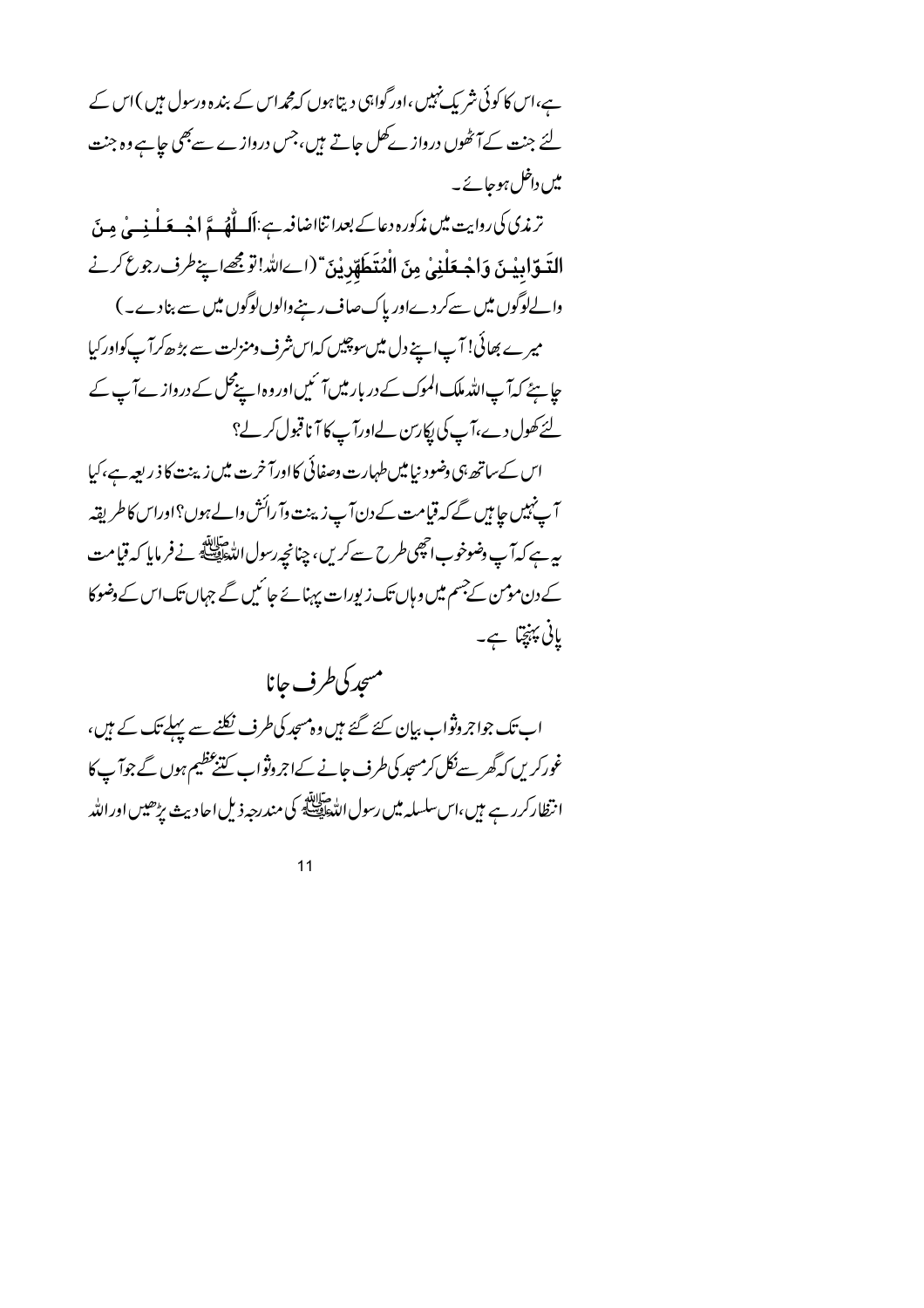تعالیٰ کی بخشش <sub>وعمنا</sub>یت اور بندوں کےساتھ اسکی مہر بانی ورحمت کاانداز ہ کریں۔ رسول لاحقاقة نے فرمایا: ج*وْخص گھرسے ن*كلتے وقت سے پڑھے: " بِعدْ مِ **اللّٰہ** لِا قَوَكَلْتُ عَلَى اللَّهِ ، وَلَاحَوْلَ وَلَاقُوَّةَ إِلَّا بِاللَّهِ ۚ ( كِهِيںاللَّهِ كِنَامٍ سِنْكَلِ رِبِهِوں، اللہ ہی پر کبر دسہ کیا ہے،اورنہیں ہےکوئی حرکت اور نہ قوت مگر اللہ کی مشیت سے ) تو اس سے کہہ دیاجا تاہے کہ تم سیدھی راہ پر ہو،اللہ تمہارے لئے کافی ہے،اور شیطان کے شر سے تم محفوظ ہو،اور شیطان بھی اس سے دور ہوجا تاہے۔ ابوداود کی روایت میں رہجی ہے کہا یک شیطان دوسرے شیطان سے کہتا ہے کہا س آ دمی کا کیا کرسکتے ہوجس کوسیدھےراستہ کی مدایت دے دی گئی ہو،اس کے لئے اللہ کافی ہوگیاہواورا سے شیطان کی شر سے محفوظ کر دیا گیاہو۔ رسول الدّٰه اللّٰهِ عليه اللّٰهُ عنه اللّٰهِ عنه عليه اللّٰهُ عنه اللّٰهِ عنه اللّٰهُ عنه اللّٰهُ عن مسجد حالے والوں کو قیامت کے دن کمل نور کی خوشخری سادو۔ نيز رسول اللطيطينية في فرمايا: جوْخص .....صبح بإشام سي بھي وقت ......مسجد ميں جا تا ہے تو اللہ تعالیٰ اس کے لئے ہر مرتبہ مسجد میں جانے کے بدلے جنت میں انعام تیار کرتا ہے( متفق عليه) ایک اور حدیث میں آ پﷺ نے فرمایا: جس نے اپنے گھر میں وضو کیا پھراللہ کے گھروں میں سے سی گھر - یعنی سی مسجد- کارخ کیا تا کہ اللہ کےفرائض میں سے کوئی فرض ادا کرے تو اس کے ہر قدم کا ثواب ہہ ہوگا کہ ایک قدم سے ایک گناہ معاف ہوگا اوردوسرےقدم سےایک درجہ بلندہوگا۔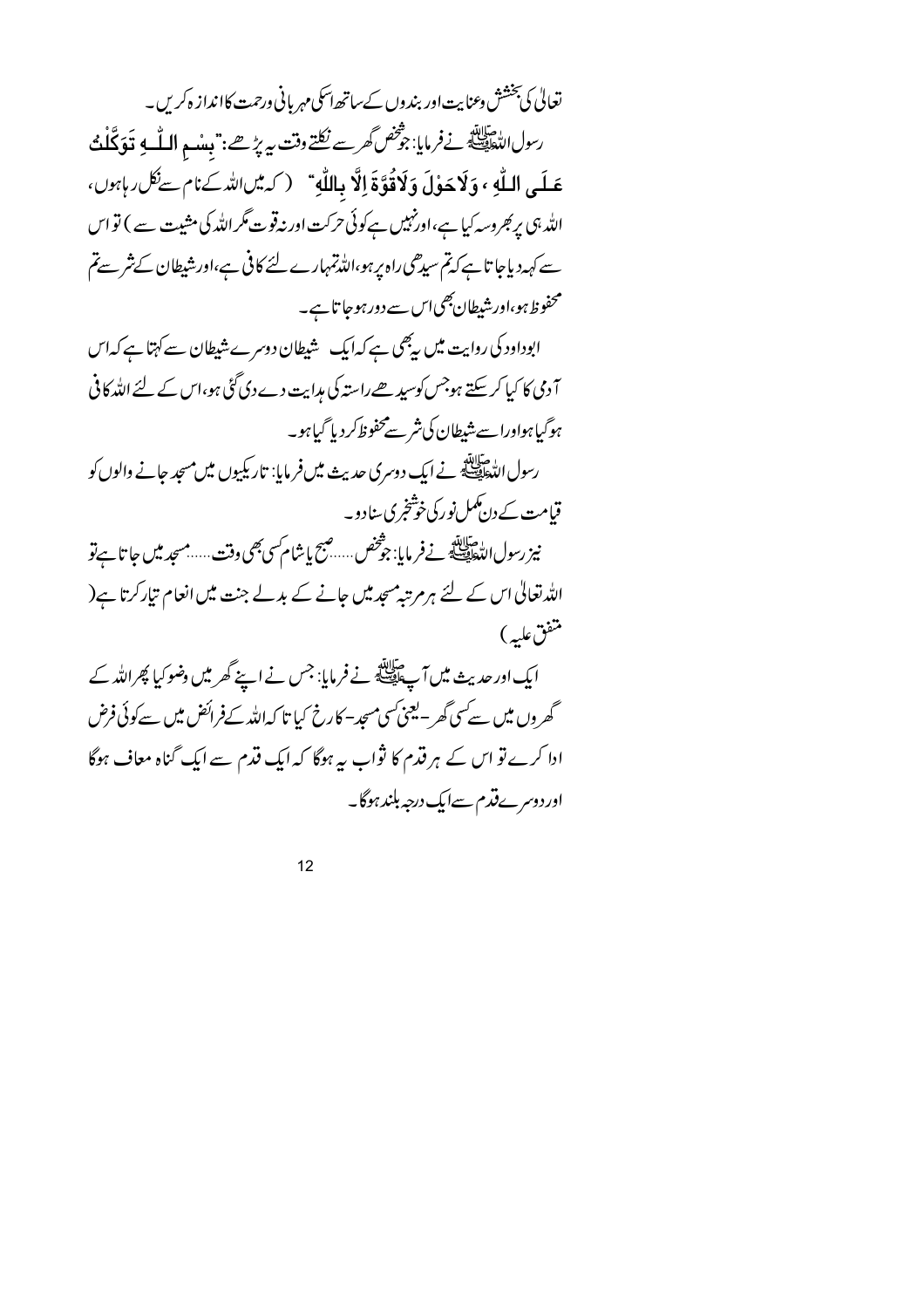میرے بھائی!غورکریں کہ میجد جانے سےآپ کو کتنے بڑے بڑے فائدےحاصل

 $\stackrel{?}{\sim}$  yt

 $13$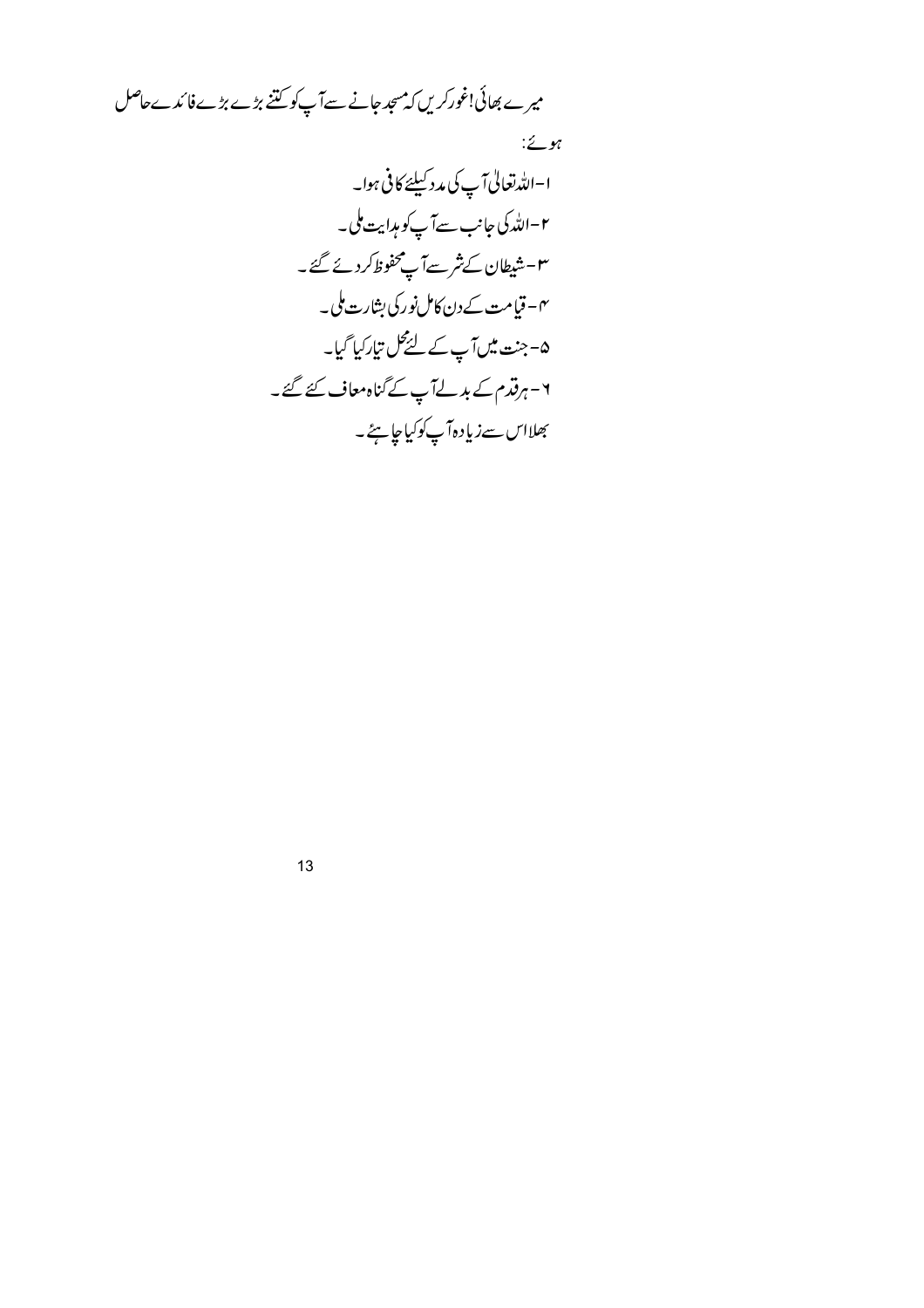## مسجديين داخل ہونا

میرے بھائی!مسجد میں داخل ہوتے وقت اللہ سے بیہ دعا کرنا نہ بھولیں کہ وہ آپ کی نماز اور دعا کیلئے رحمت کے درواز کے کھول دے جیسا کہ رسول اللہ الصلات ہے جمیں اس دعا كَافِلِيمِ دِكِ بِ بِسْمِ اللَّهِ ، اَللَّهُمَّ صَلِّ عَلَى مُحَمَّدٍ ، اَللَّهُمَّ افْتَحْ لِيْ اَبْوَابَ دَ هُــدَيْنَكَ ۚ (ميں الله کے نام کےساتھ مسجد ميں داخل ہور ہاہوں،اےالله! تو محمطة الله ميں اپنی جمتیں نازل فرما،اےاللہ! تومیرے لئے اپنی رحمت کے دروازے کھول دے) ۔<br>یہ بھی طوظ رکھیں کہ ایسے وقت میں مسواک کے ذیر اجہ اللہ کی رضا دخوشنودی ضرور حاصل کریں مصطفیٰ حقایقہ کاارشاد ہے:مسواک منہ کوصاف کرتی اوررب تعالیٰ کوخوش کرتی ہے۔ مسجد جاتے وقت نہایت سکون کے ساتھ جا ئیں، بیرموس کےاخلاق اورعبادات کے ۔<br>آ داب میں سے ہے .رسول اللہ الصلحی کا فرمان ہے :مسجد جا وَ تواس طرح چلو کہ تمہمارےاوپر سكون اور وقاركي كيفت ہو ( متفق عليه )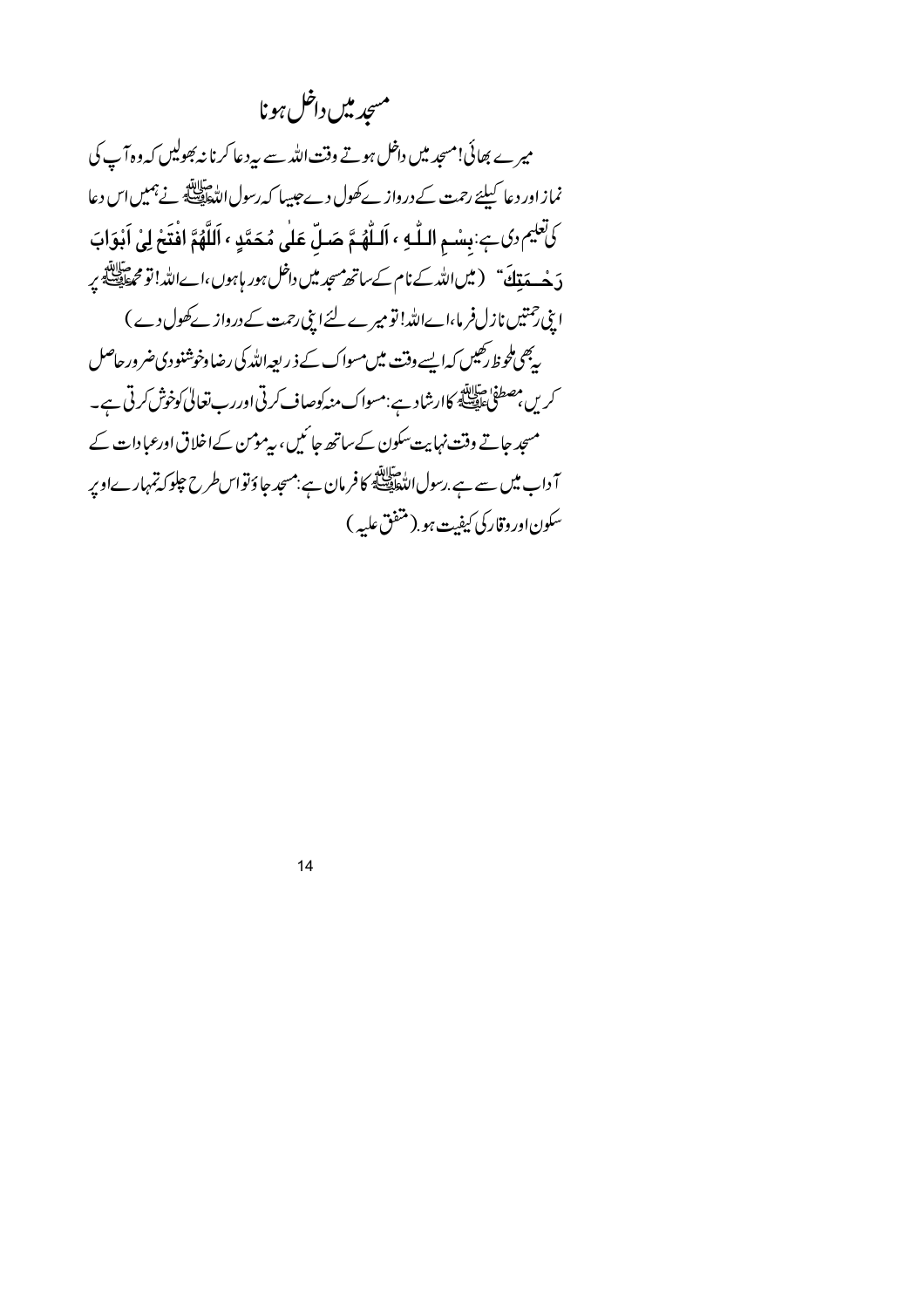

میرےسلام دوست بھائی! آپ یوری کوشش کریں کہ تکبیرتحر پر آپ سے نہ چھوٹے ،جن کی تکبیرتحر پر چھوٹ جاتی ہےان کے گھاٹے کا انداز ہ7پ اس حدیث سے کریں، رسول اللّٰہﷺ نے فرمایا: جس شخص نے جالیس دن تک باجماعت نماز ادا کی اوراس کی تکبیر اول<sup>ی ۔ ا</sup>ینی تکبیرتح یم*ہ –* نہ حچھوٹی اس کے لئے دو براءت( آزادی) لکھ دی جاتی ہیں،ایک جہنم کی آگ سے براءت ،اورد دسری نفاق سے براءت۔

يېلىصف كى فضيلت آپ کی کوشش پہ ہو کہ صف اول سے پیچھپے نہ رہیں، کیونکہ صف اول پراللہ کی رحمت نازل ہوتی ہےاورفر شتے اس کے لئے استغفار کرتے ہیں <sub>، رسو</sub>ل اللہ اسلام کے فرمایا: پہلی صفوں پراللہ ابنی رحمتیں نازل فرما تاہےاورفر شتے ان کے لئے استغفارکرتے ہیں۔ مسجد پہنچ کر دورکعت نماز پڑھیں ،اوراس کے ذ ریعہاللہ کا تقر ب حاصل کریں ،اللہ سے مغفرت طلب کریں،اور گناہوں پر ندامت کے آنسو بہائیں،اور دعا کریں کہ اللہ تعالیٰ آپ کو ڈرنے والا دل اور ذکر کرنے والی زبان عطا کرے۔آپ کواپنےنفس کی مسلسل گرانی اورمحاسبہ کی تو فیق دے، دل پاک وصاف اور نیکیاں زیادہ ہے زیادہ ہوں <sub>: س</sub>ربات بھی آپ کے پپشِ نظرر ہے کہ کثر ت<sup>ف</sup>ظل نمازیں بڑھ کر آپ اللہ کےان مقرب بندوں میں ہوسکتے ہیںجنہیں کسی فتیم کاخوف ہوتا ہے، نیٹم ،اللہانہیںعزیز رکھتا ہےاوروہ اللہ سےمحبت کرتے ہیں جیسا کہ حدیث قدسی ہے کہ اللہ نے فرمایا:"جس نے میر کے سی دوست سے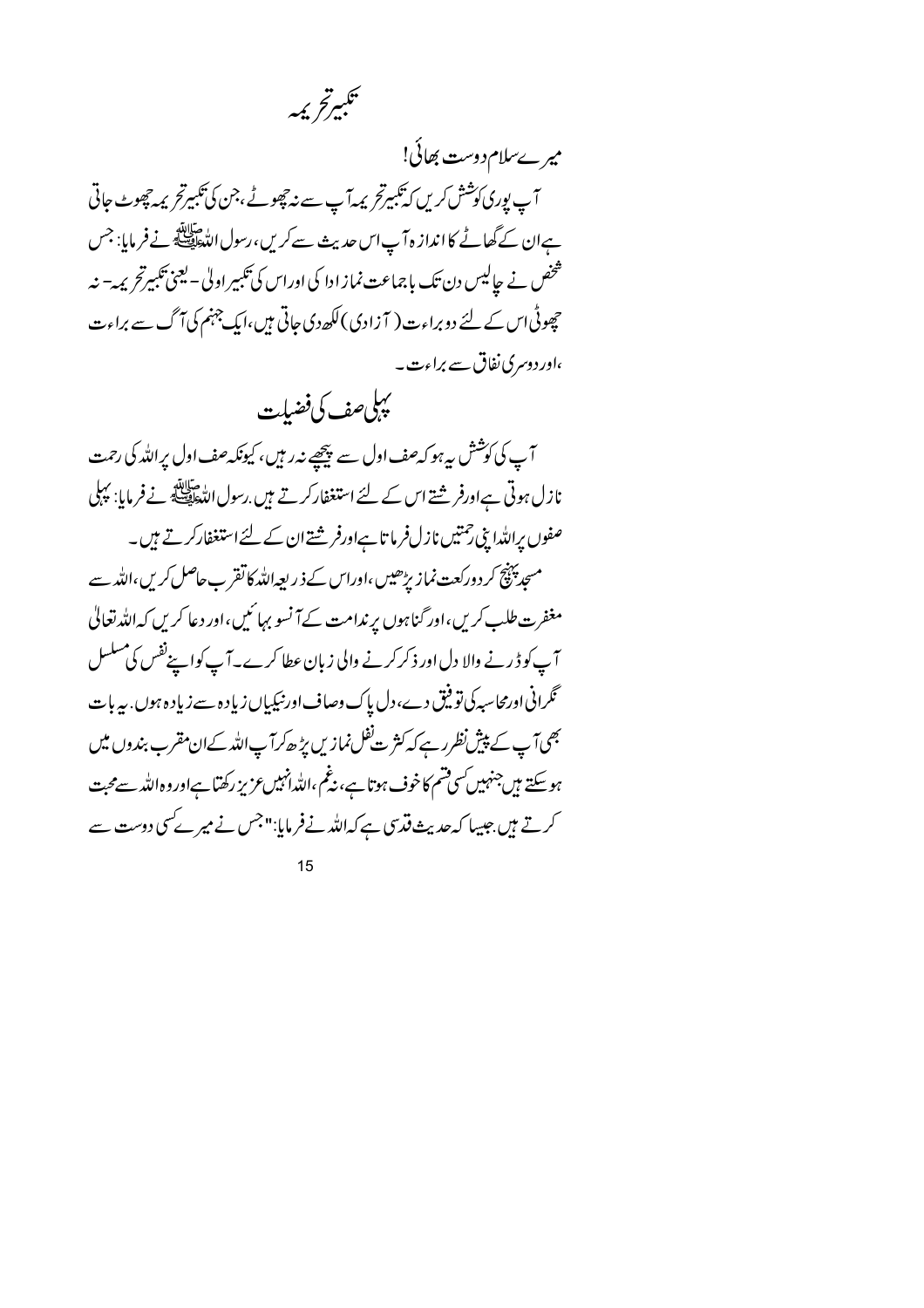رشنی کی اس کو میں نے جنگ سےا گاہ کر دیا( کیجنی وہ مجھ سے جنگ کے لئے تیارر ہے )اور میرا بندہ جس چیز کے ذریعہ بھی مجھ سےتقرب حاصل کرتا ہےان میں سب سےمحبوب چیز میر ےنزد یک وہ ہے جومیں نے اس پرفرض کی ہے.اور میرا بندہ نوافل کے ذریعہ سلسل مچھ سےتقرب ڈھونڈ تا رہتا ہے یہاں تک کہ میں اس سے محبت کرنے لگتا ہوں،اور جب میں اس سےمحبت کرنے گیا ہوں تو میں ہی اس کا کان ہوجا تا ہوں جس سے وہ سنتا ہےاور جب میں اس سے محبت کرنے لگتا ہوں تو میں ہی اسکی آ نکھ ہو جا تا ہوں جس سے وہ دیکھتا ہےاوراس کا ہاتھ ہوجا تاہوں جس سے وہ پکڑ تا ہےاوراس کا یا وَں ہوجا تاہوں جس سے وہ چلتا ہے.اگر وہ مجھ سے مانگتا ہےتواسےعطا کرتاہوں اوراگر میری پناہ جا ہتا ہے توضرور يناه ديتاہوں۔

جب نماز کے لئے ا قامت کپی جائے تو صف کی طرف سبقت کریں ،صف کے درمیان اگرکہیں فراغ ہےتواسے برکریں،اس عمل کا جوثواب آپ کو ملے گااس سے آپ کوانتہائی خوشی حاصل ہوگی ، کیونکہ اس کا بدلہ جنت میں گھر ہے،رسول اللہﷺ نےفر مایا: جس نے صف کے درمیان فراغ کوبھرا،اسکے لئے اللہ تعالیٰ جنت میں گھر تیارکرتا ہےاس عمل کے بدلےاس کا درجہ بلندفر ما تاہے۔ نماز باجماعت كي فضبلت

جب نمازشروع ہوجائے توایک باراورغورکریں کہآپ اس وقت اللہ رحمان ورجیم اور قہّاروجبّار کےسامنے کھڑے ہیںاور وہ آپ کود کپھ ریا ہےاس وقت اس حدیث قدسی کو یاد کریں جس میں رسول اللّٰحافِي ﷺ نےفر مایا ہے کہ اللّٰہ تعالٰی فرما تا ہے:''میں نے نماز کوا پنے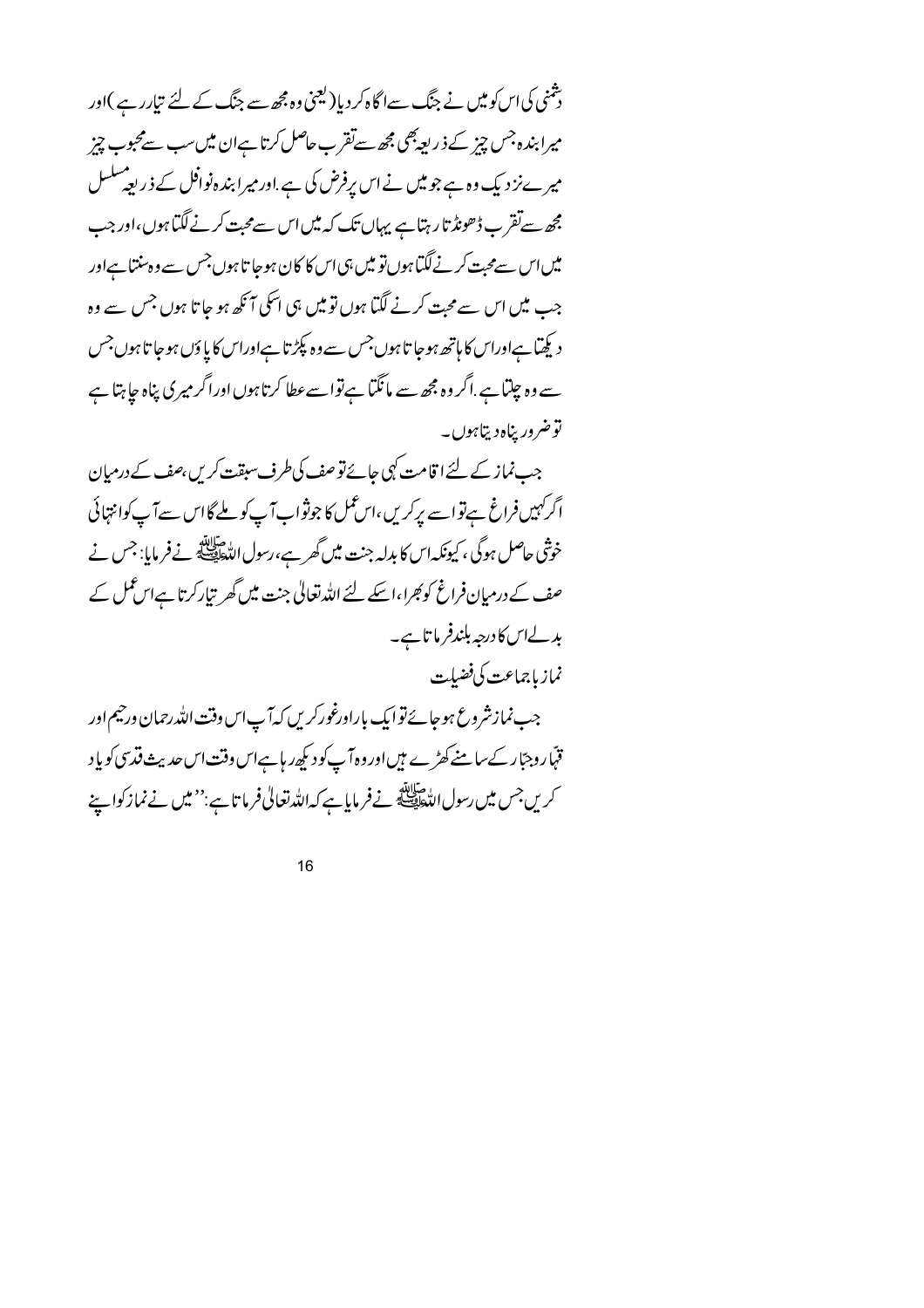اوراپنے بندے کے درمیان دوحصوں میں بانٹ دیا ہے،آ دھاحصہ میراحصہ ہےاورآ دھا حصہ میرے بندے کا،اور میرے بندے کے لئے وہ سب پچھ ہے جو مجھ سے ماتگے چنانچِ بنده جب ﴿ أَلْهَفْهُ لِلَّهِ دَبِّ الْعَالَمِينَ﴾ (تمام تعریفیں اللہ کے لئے ہیں جو دونوں جہانوں کا یرور دگار ہے ) کہتا ہےتواللہ فرما تا ہے کہ میرے بندے نے میری بڑائی بیان کی اور جب ﴿الدَّ هُملِنِ الدَّحِيْمِ﴾ سَمَّ ہتاہے تواللہ تعالیٰ فرماتاہے کہ میرے بندے نے میری تعریف کی اور جب بندہ ﴿ مَسالِكِ يَسِوْمِ الدِّينِينِ ﴾ ( قيامت كے دن كاما لك ہے ) کہتا ہےتواللہ فرما تاہے کہ میرے بندے نے میری تعظیم کی۔

ادرجب بنده ﴿ إِيَّـاكَ ذَهْبُهُ وَإِيَّاكَ ذَسْتَعِيْنِ ﴾ (ہم تیری ہی عبادت کرتے ہیں اورتجھ ہی سے مدد مانگتے ہیں ) کہتا ہےتواللہ فرما تاہے کہ پیرمیرےاور میرے بندے کے درمیان ہے،اور میرے بندے کے لئے وہ سب پچھ ہے جواس نے ما نگا۔

اورجب﴿ اِهْدِنَـا الـصِّرَاطَ الْمُسْتَقِيْمِ صِرَاطَ الَّذِيْنَ اَنْعَمْتَ عَلَيْهِمْ غَيْر الْمَغْضُوْبِ عَلَيْهِمْ وَلَا الضَّآلِيْنَ﴾ (ہم کوسیدھےراستے پر چلا،ان کوگوں کاراستہ جن پرتو نے انعام کیا، نہ ان لوگوں کا راستہ جن پر تیراغضب نازل ہوا اور نہ ان کا جو گمراہ ہوئے ) کہتا ہےتواللہ فرما تاہے کہ بیرمیرے بندے کے لئے ہے،اور میرے بندے کے لئے وہ سب کچھ ہے جواس نے مانگا۔

اس کے ساتھ ہی اللہ کے اس عظیم احسان کوبھی یادکریں جوبھی ختم نہیں ہوتا،آپ جانتے فرمایا: بندہ جب نماز کے لئے کھڑا ہوتا ہےتواس کےسارے گناہ اس کی گردن پرلاکررکھ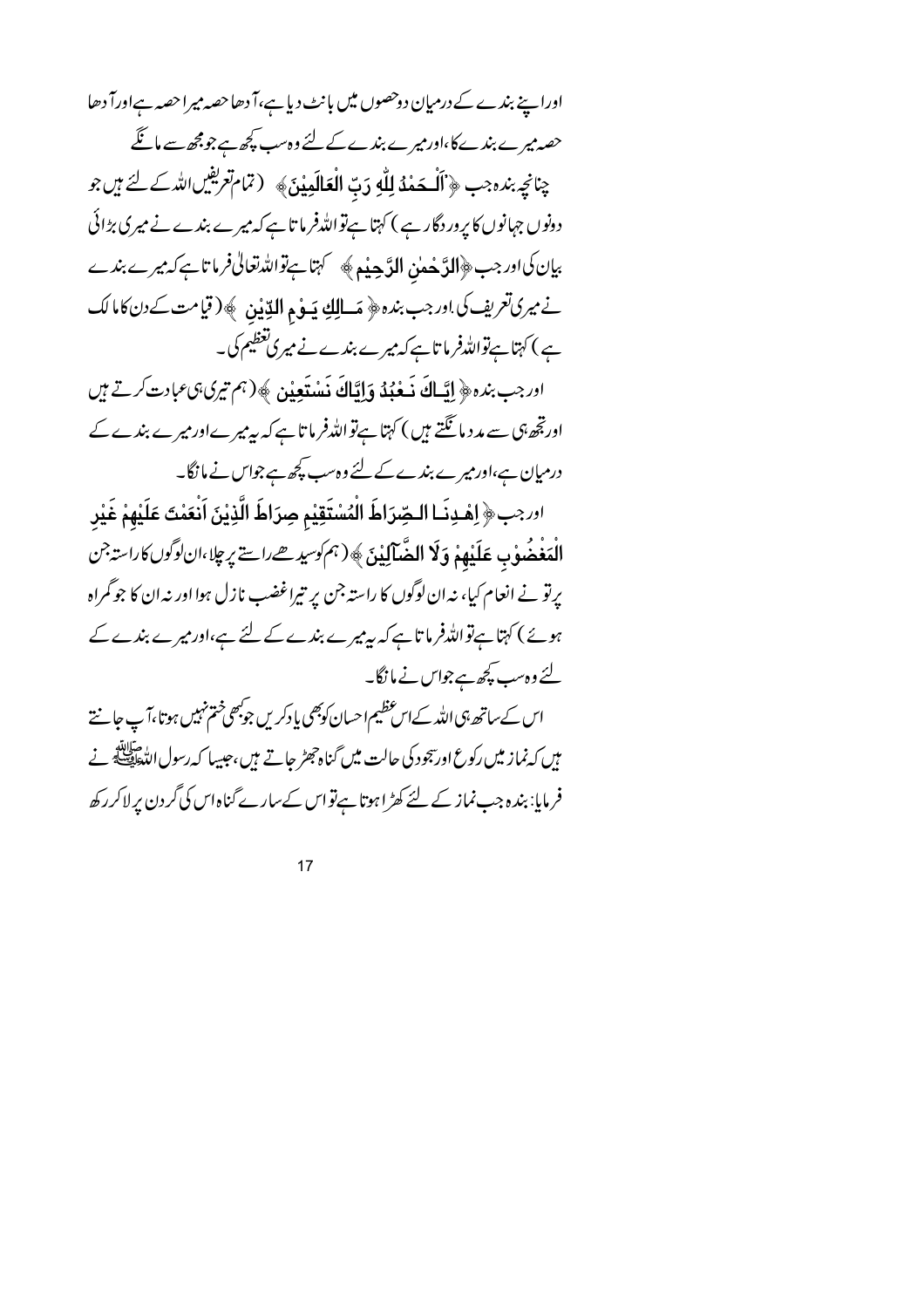دیئے جاتے ہیںاور جب وہ رکوع پاسچدہ کرتا ہےتواس کی گردن سے وہ گناہ گر جاتے ہیں۔ اتحاطرح نماز كےاندر''آمين'اور" ديپنسا ولك المسجدہ" كہنے سے بھى گناہ معاف ہوجاتے ہیں،اگر بندہ کی آمین فرشتوں کی آمین کے ساتھ ہوئی ،رسول اللہﷺ نےفرمایا: جب امام آمین کے تو تم بھی آمین کہو، کیونکہ جس شخص کی آمین فرشتوں کی آمین کے ساتھ مل گئی اس کے پچھلے گناہ معاف ہوجا ئیں گے۔ دوسري حديث مين آپ السي الله عليه الله عن الله عن حده عليه عن الله عنه عنه الله عليه عنه عنه الله عليه الله تم " السلهيد ديسنسا لك البصد " كهو، كيونكه جس كابيقول فرشتوں كےقول كے ساتھال جائے اس کے پچھلے تمام گناہ معاف ہوجا ئیں گے۔ میرے بھائی!اس کا بھی خیال رکھیں کہ نماز کےاندرخشوع انتہائی اہم چیز ہے،لہٰذاان اسباب كواپنا ئىيں جن كے ذ ريع ينماز ميں زياد ہ سے زياد ہ خشوع پيدا ہو، نيز رسول اللّٰحافِي صَلَّا الله کےاس قول پربھی غور کریں جوآ پے ﷺ بلال رضی اللہ عنہ سےفر ماتے تھے کہ اے بلال! نماز کےذریعہ بھیںآرام پہنچاؤ۔ رسول الدَّ عليهة في است صحابه كرام كو بدِّفليم دى كه وه كس طرح اس عبادت سے لذت اندوز ہوں،اوران سےفر ماہا کہ میر کی آنکھوں کی ٹھنڈک نماز میں ہے۔ افسوس ہےان لوگوں پر جونماز کےاندرخشوع کی حقیقت کونہیں جانتے بلکہ صرف اٹھنے بیٹھنےکونما زی<u>جھتے</u> ہیں،اورنماز کی حالت میں وہ د نیااورمظاہر د نیامیں کھوئے رہتے ہیں۔ الله الله! نماز کوبطر یق اکمل ادا کرنے کا کیا مقام ہے،اوراس کی کتنی اہمیت ہے،رسول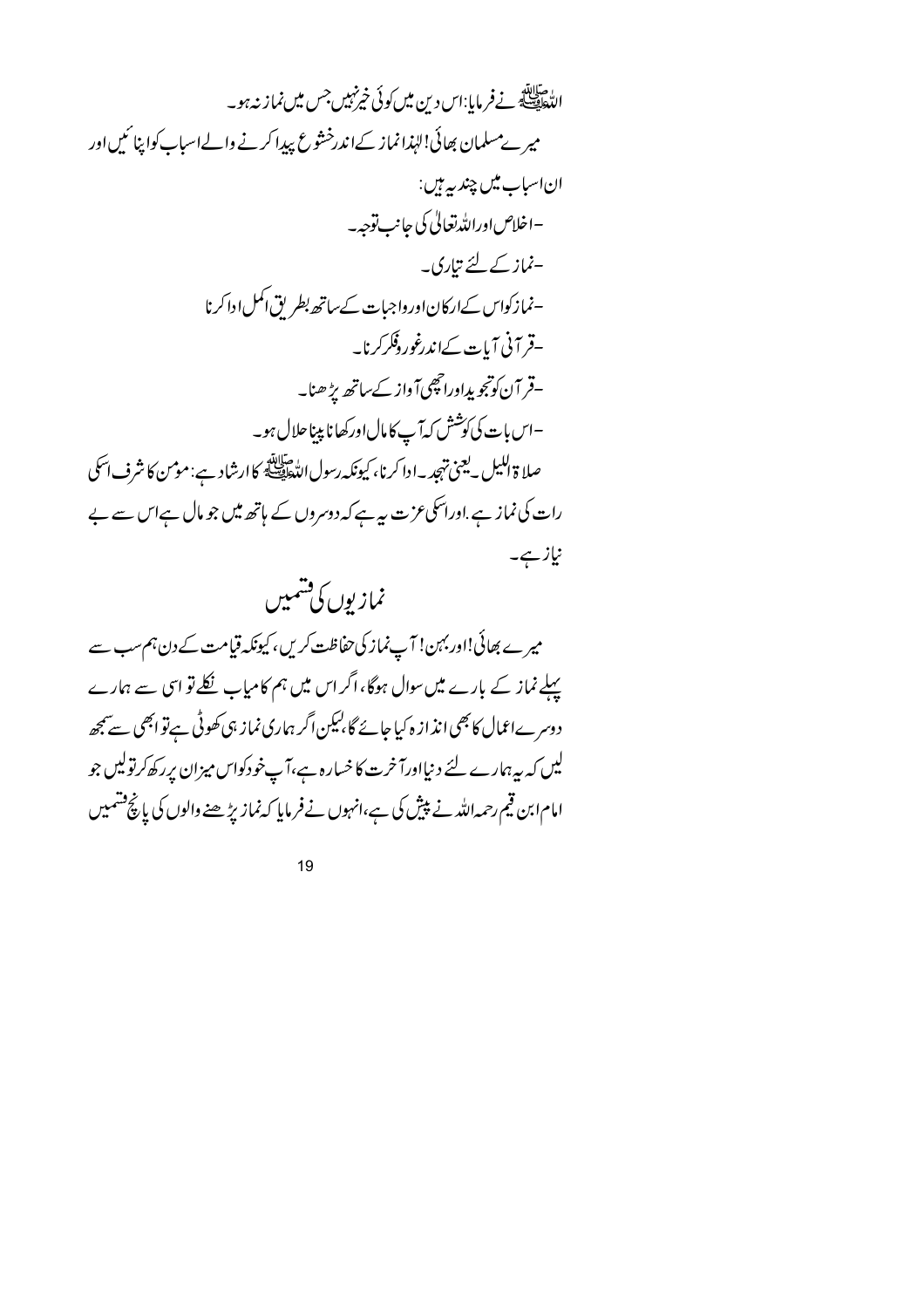بين: یہا قسم :ان لوگوں کی ہے جوا پنےنفس برظلم کرتے ہیں بعینی وضومیں کمی اورنماز کےاوقات اوراس کےارکان کی ادائیگی میں کوتاہی کرتے ہیں۔ دوسری فشم:ان لوگوں کی ہے جو دضواورنماز کےاوقات وارکان کی پابندی کرتے ہیں مگر نماز کےاندروسوسوںاور دیگر خیالات میں بڑ جاتے ہیںاورانہیں دفع نہیں کرتے۔ تیسری قسم: ان لوگوں کی ہے جونماز کےارکان وواجبات کی پابندی بھی کرتے ہیں اور وسوسوں کو دفع کرنے میں اپنےنفس سے جہادبھی کرتے ہیں تا کہ شیطان ان کی نماز کا کوئی حصہ چرانہ لے، بہلوگ گویا بیک وقت نمازاور جہادُنفس میں مشغول ہوتے ہیں۔ ۔<br>چوٹھی مشم:ان لوگوں کی ہے جونماز کے لئے کھڑے ہوتے ہیں تواس کے تمام حقوق اور ارکان خوب انچھی طرح ادا کرتے ہیں،ان کی پوری کوشش بیرہوتی ہے کہ نماز کواتم اوراکمل طور پر ادا کریں، جیسا کہ اس کاحق ہے، اور ان کے دل نماز کی عظمت اور پرور دگار کی عبادت میںغرق ہوتے ہیں۔ یانچویں قسم:ان لوگوں کی ہے جونماز کے لئے کھڑےہوتے ہیں تواسی مذکور ہ چوتھی قسم کے لوگوں کی طرح بمگراس کے ساتھ ہی ان کے دل رب العالمین کے سامنے ہوتے ہیں،اوروہ اپنے دل سےاللہ کود کپھ رہے ہوتے ہیں ان کے سینےاللہ کی محبت دعظمت سے معمور ہوتے میں. ہرطرح کےخطرےاور دسوسےختم ہوجاتے ہیںاوران کےاوراللہ کے درمیان سے حجاب اٹھ جا تا ہے، وہ نماز کےاندرا پنے رب سے سرگوشی کرنے میں مشغول ہوتے ہیں اور ابِیۡ آنکھوں کو محٰنڈک پہنچار ہے ہوتے ہیں ایسے نمازیوں کا درجہد وسروں کی نسبت آ سان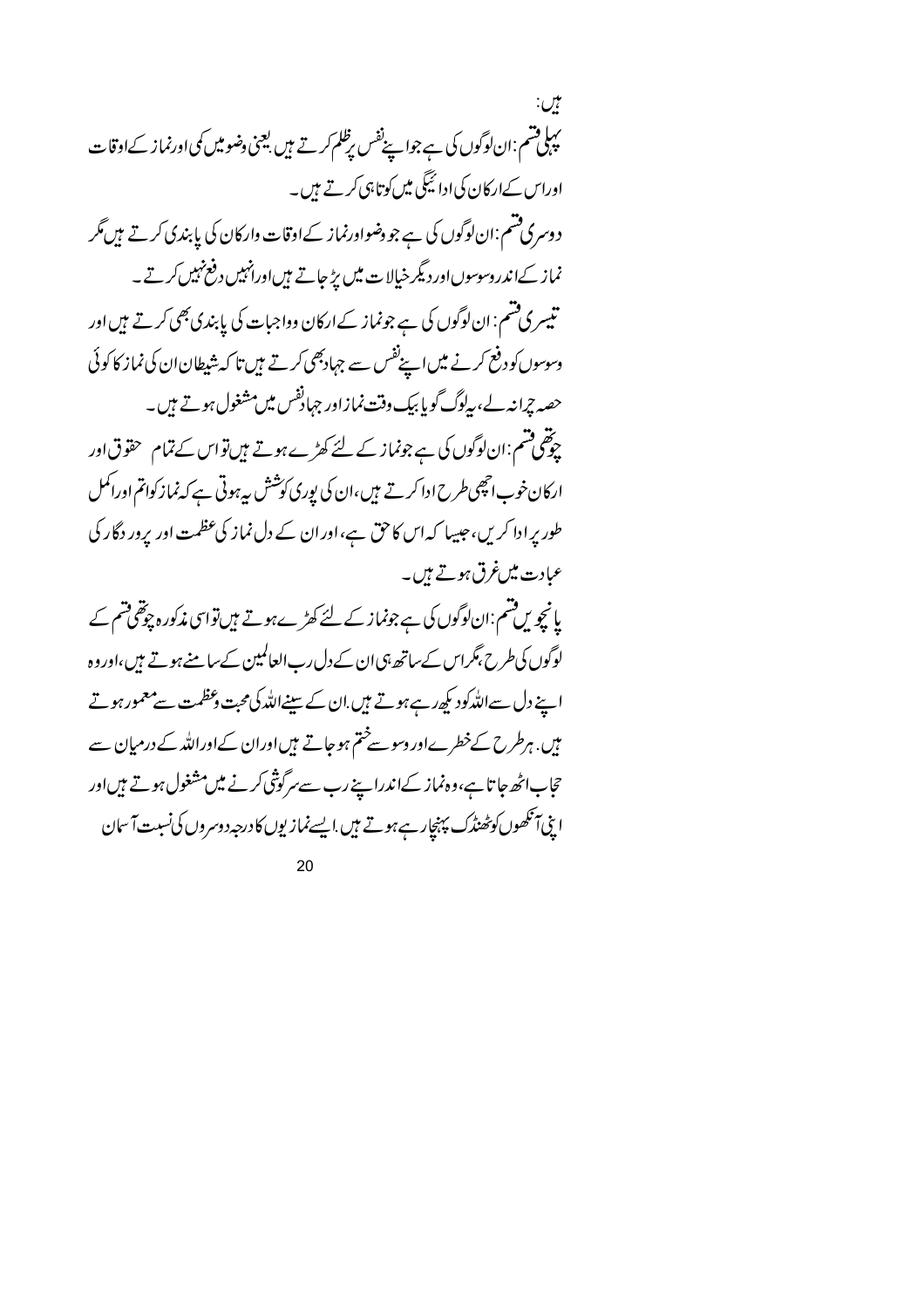وز مین کے مابین جو کچھ ہے،اس سے بھی بڑاہے۔ بہاقتم کےلوگ عذاب کے مستحق ہیں، دوسری قتم کےلوگوں سے یو چھاجائے گا.تیسر کی فتىم كےلوگوں كو درگذركر دیا جائے گا، چوتھی فتىم كےلوگ اجر وثواب سےنوازے جائیں گےاور یانچویں قسم کےلوگ اللہ کے مقرب بندوں میں ہوں گے، کیونکہ وہ ان لوگوں میں میں جنہوں نے نماز کے ذ ریعہ اپنی آنکھوں کوٹھنڈک پہنچائی ،اورجس نے دینامیں نماز کے ذريعها بِيْ آنكھوں كو پھٰنڈك پہنچائی تو آخرت میں اللہ عز وجل کےقرب سےاس کی آنكھوں کوٹھنڈک پہنچائی جائے گی .اور د نیا میں بھی اس کی آنکھوں کوٹھنڈک نصیب ہوگی ،اور جس کی آنکھیں اللہ کےقرب سے ٹھنڈک پالیں اس کود کیھنے والی ہرآ نکھ بھی اسے دیکھ کر ٹھنڈک محسوس کرے گی لیکن جس شخص کی آنکھیں اللہ کے قرب سے ٹھنڈک نہ پاسکیں اس کانفس د نیا پرحسر ت وافسوس سے ٹکڑے گڑے ہو جائے گا بعض روایات میں آتا ہے کہ بندہ نماز کے لئے کھڑاہوتا ہےتواللہ تعالیٰ فرما تاہے کہ میرےاس بندہ کے درمیان سےحجاب اٹھادو، ليكن جب بندهادهرادهر متوجه بموجا تا ہےتوالله فرما تا ہے كہ تجاب گرادو۔ اس حدیث کی تفسیر بیرکی گئی ہے کہ بندہ نماز کی حالت میں جب اپنادل اللہ سے ہٹا کر دوسری طرف لگا دیتا ہےتواس کےاوراللہ کے درمیان پردہ جائل ہوجا تا ہے، پھر شیطان اس شخص کے پاس آ کر د نیا کے معاملات اس پر پیش کرتا ہےاورآ ئینیہ کی شکل میں اسے دکھا تاہے۔ لیکن اگر بندہ نماز کی حالت میں اپنے دل کےساتھ اللہ کی جانب متوجہ ہوتا ہےاورادھر ادھ نہیںسو چتا تو شیطان اس کے دل اوراللہ کے درمیان حائل نہیں ہو یا تا بشیطان کوموقع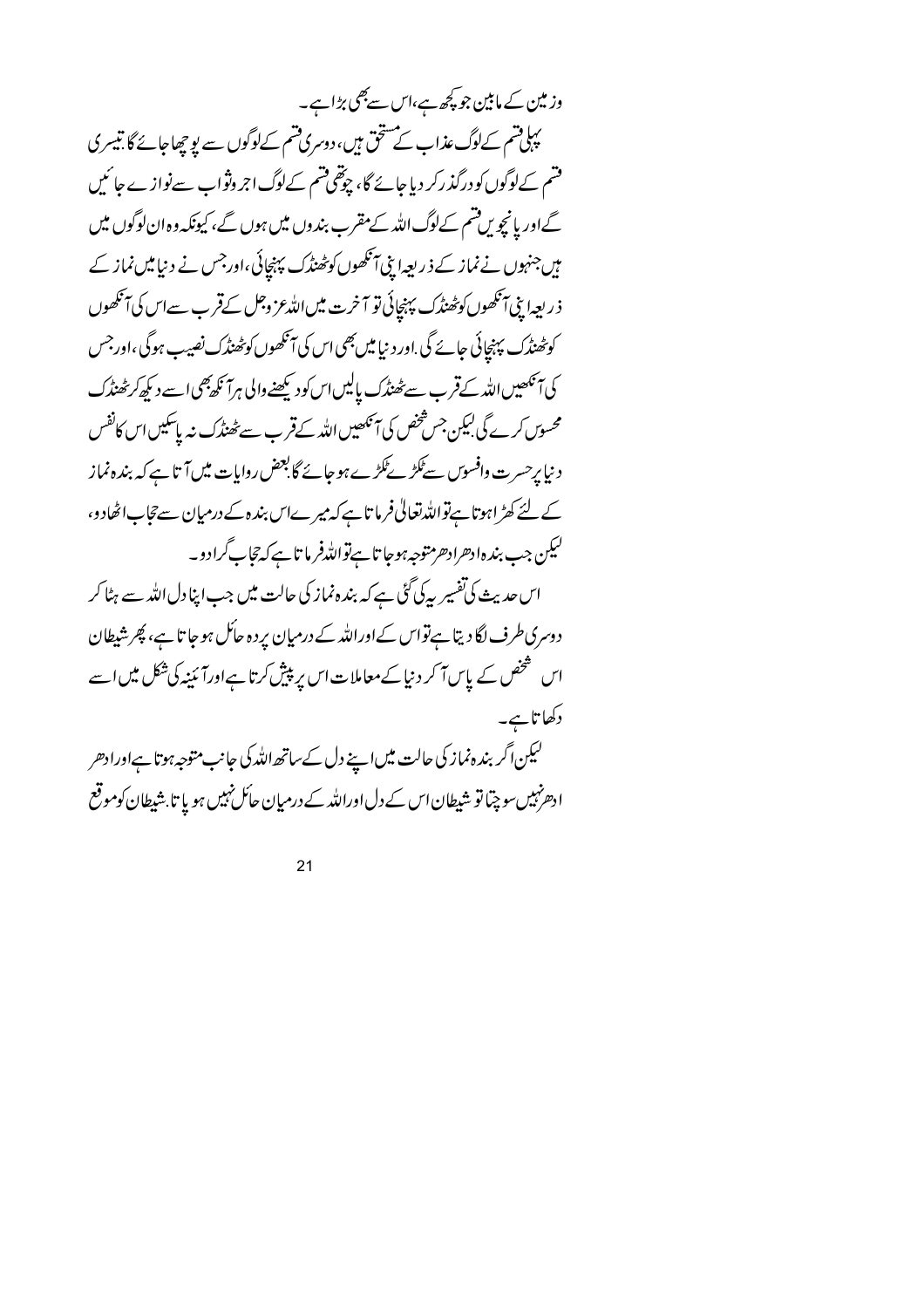اس وقت ملتا ہے جب بندہ اوراللہ کے درمیان تجاب حاکل ہوجا تا ہے، بندہ جب اپنے دل کوحاضرکرکےاللہ کی جانب متوجہ ہوجا تا ہے شیطان واپس آ جا تا ہے،نماز کےاندر بند ہ کی اورشیطان کی یہی حالت ہوتی ہے۔ میرے بھائی! آپ بھی مذکورہ پانچ فتیم کےنمازیوں میں سے کسی نیکسی فتیم میں ہوں گے۔ابخود فیصلہ کرلیں کہ کس قتیم میں ہونا آپ کو پسندکریں گے۔ نماز سے فارغ ہونے کے بعدا بنی جگہ پر بیٹھ کرانتہائی سکون اور عجز وائکساری کے ساتھ الله کے ذکر میں مصروف ر ہیں .اور رسول مصطفیٰ سابقہ کی اس جدیث پر بھی غورکر یں کہ ایک دفعہ ایک قبر کے پاس سے آ پے ایلاً کا گذر ہوا تو فرمایا: پیرس کی قبر ہے؟ لوگوں نے عرض کیا: فلاں کی ،آپ نےفر مایا:اس شخص سےنز دیک دورکعت نمازتمہاری بقیہ دنیا سے زیادہ پېندىپ غورکریں کہاس میت کے لئے دورکعت نماز یاقی دینا سے زیاد ہ عزیزتقی ،تو پھرہمیں کیا ہوگیا ہے کہ ہم نماز کوکوئی اہمیت نہیں دیتے.اس فانی د نیا کوحاصل کرنے کے لئے اہل د نیا کے ساتھ ہم بھی دوڑے چلے جارہے ہیں؟ اور کھانے پینے میں حلال وحرام کی کوئی تمیز نہیں <sub>کرتے</sub>؟ میرے بھائی! آپ اس حدیث کو بڑھیں جس میں رسول اللہﷺ نے فرمایا ہے کہ قیامت کےدن سات قسم کےلوگوں کواللہ تعالیٰ اپنےعرش کے سایہ تلے جگہ دے گا جبکہ اس کے سایہ کےعلاوہ اورکوئی سایہ نہ ہوگا.ان میں وہ څخص بھی ہوگا جس کا دل مسجد وں میں لگا رہتاہے(متنفق علیہ)۔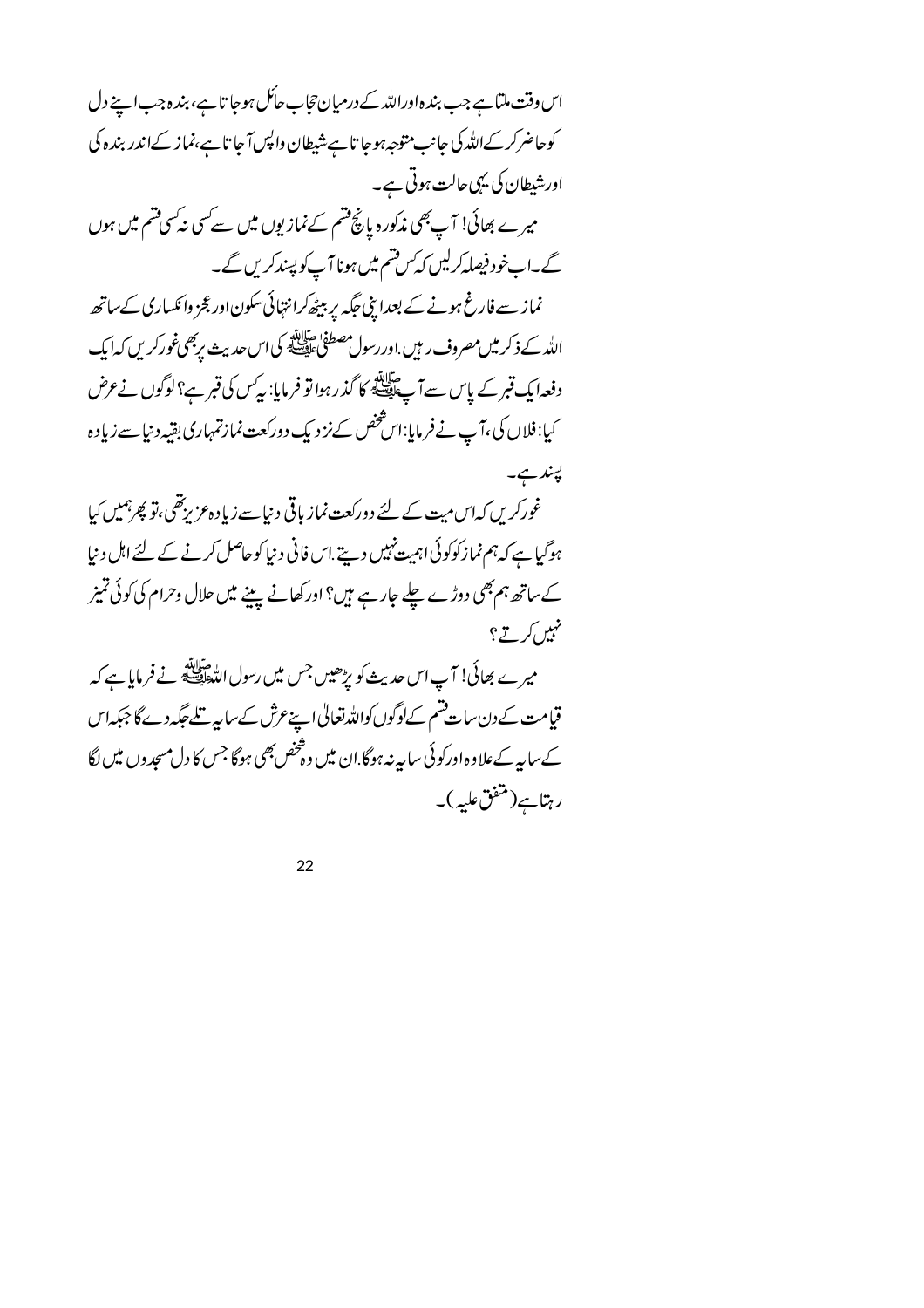اس شخص کواس لئے یہ بدلیہ دیاجائے گا کیونکہ وہ اللّٰہ سے ملا قات کی آ رز ورکھتا ہے کہ اللّٰہ کے گھر میں اللہ کے ساتھ رہےاس کی کتاب پڑھےاوراس کے ذکر سےاپنی زبان تر رکھے. اس لئے نماز سے فارغ ہوکرآ پے بھی اپنی جگہ بیٹھےر ہیں،اورانتہائی عاجزی دائکساری کے ساتھ اللہ کا ذکر کریں،اور پہ یقین رکھیں کہاس نماز کا اجرلکھاجا چکا ہے لیکن آ پنیمیں جانتے کەآپ کی نمازقبول ہوئی ہے پانہیں۔

اس کی مثال یوں شمجھیں کہ آپ شعبہ کےصدر کے پاس جب کوئی کام لےکرآ تے ہیں تواس کام کے پیچھےاس کو بنانےسنوار نے میں آپ اپنی بوری صلاحیت صرف کر دیتے ہیں تا کہ آپ کاصدرخوش ہوجائے اورآپ کے کام کوقبول کرلے،تصورکریں اگر آپ کا رکام ردکر دیاجائے اورآپ کے منہ یر مار دیاجائےتواسوقت آپ کی کیاحالت ہوگی؟ یہی معاملہ نمازاوردیگرعبادات کابھی ہے،عبادات مسلسل نفس کامحاسبہ کرنے کا نقاضہ کرتی ہیں۔ رسول اکر مہالتات کاارشادگرامی ہے: بندہ جب انھی طرح وضوکر نے کے بعدنماز کے لئے کھڑ اہوتا ہےاورنماز کےاندرقراءت اور رکوع وہجودکوکمل طور پرادا کرتا ہےتو نمازاس سے کہتی ہے کہ اللہ تمہاری بھی اسی طرح حفاظت فرمائے جس طرح تم نے میری حفاظت کی ہے اس کے بعدنماز آ سان کی طرف روشنی اورنور کے ساتھ جاتی ہےاس کیلئے آ سان کے درواز ےکھول دیئے جاتے ہیں یہاں تک کہ وہ اللہ بتارک وتعالیٰ کے پاس پہنچق ہےاور اپنے نمازی کے لئے شفاعت کرتی ہے۔ لیکن اگر بندہ دضواورنماز کےاندرقراءت اور رکوع وّجودکوضائع کردیتا ہے۔لیجنی کامل طور پرادانہیں کرتا۔تو نما زاس سے کہتی ہے کہ اللہ تم کوبھی اس طرح ضائع کردے جس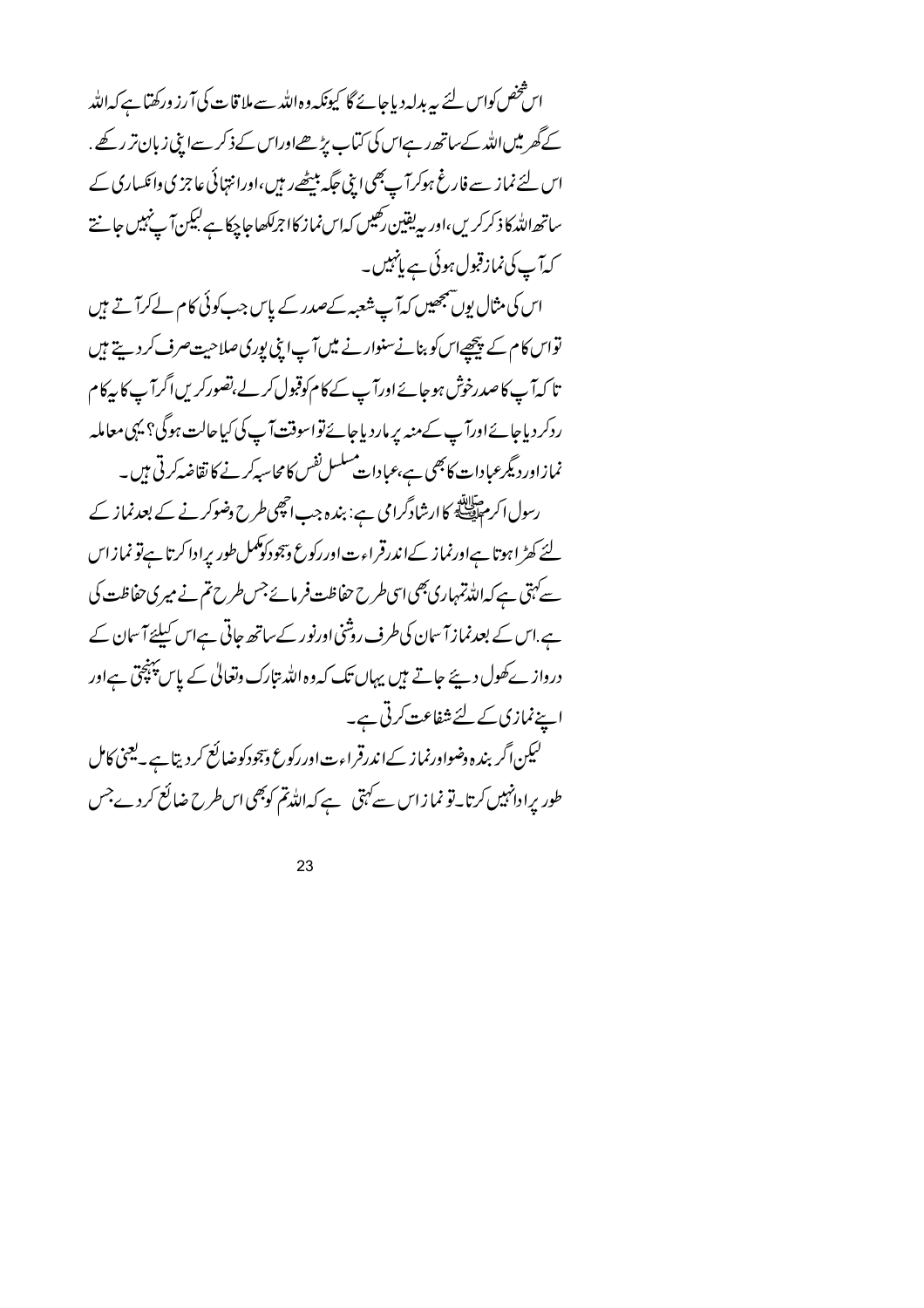طرح تم نے مجھے ضائع کیا. پھر وہ نماز آ سان کی طرف لے جائی جاتی ہے تو آ سان کے درواز ےاس کے لئے بند ہوجاتے ہیں، پھریرانے بوسیدہ کپڑے کی طرح لپیٹ کراٹکادی جاتی ہےاور پھرنمازی کے منہ پر ماردی جاتی ہے۔ نماز کے بعدذ کر کی فضیلت الله کا ذکر بڑی فضیلت کی چیز ہے،اور تلاوت قر آن اللہ سےقربت کا سب سےافضل ذر بعہ ہے <sub>،رسو</sub>ل کریم اللہ<br>ذریعہ ہے .رسول کریم ایضا کا ارشاد ہے : جو شخص کماب اللہ کا ایک حرف پڑ ھتا ہے اس کے بدلہ اس کوا بک نیکی ملتی ہے،اور ہر نیکی دس نیکیوں کے برابر ہوتی ہے، میں نہیں کہتا کہ' الم'' ایک ترف ہے، ہلکہ الف ایک ترف ہے لام ایک ترف ہے اور میم ایک ترف ہے۔ نیز نبی کریم اللہ نے فرمایا: لوگوں میں سے کچھاوگ اللہ کے کنیہ ہیں،صحابہ نے عرض کیا کہاےاللہ کےرسولﷺ وہ کون لوگ میں؟ آپﷺ نےفرمایا کہ وہ اللہ والےاوراللہ کے مقرب بندے ہیں۔رسول اکر مقابلتہ ''ام القرآن' یعنی سورہ فاتحہ کی تلاوت فرماتے اوراپنے کپڑےسمیٹ کراسی میں تھو کتے تھے۔ رسول الدُّهَافِيَّةِ كاارشاد ہے:تم اپنے گھر وں کوقبرستان نہ بناؤ ،وہ گھر جس میں سورہ بقرہ كى تلاوت ہوتى ہواس ميں شيطان نہيں داخل ہوسكتا۔ دوسری حدیث میں آے ہاتا ہے ۔ نےفرمایا:قر آن کی تلاوت کرتے رہو، کیونکہ قیامت کے دن قر آن پڑھنے والوں کیلئے سفارشی بن کرآ ئے گا۔ رسول الدّه اللّه عنه الله عنه الله عنه عنه .<br>رسول اللّه السَّاقِيّة في فسفر مايا: جس شخص نے سور ہ کہف کی شروع کی دس آ نبتیں یا دکرلیں وہ دحال(کےفتنہ)سےمحفوظ کردیا گیا۔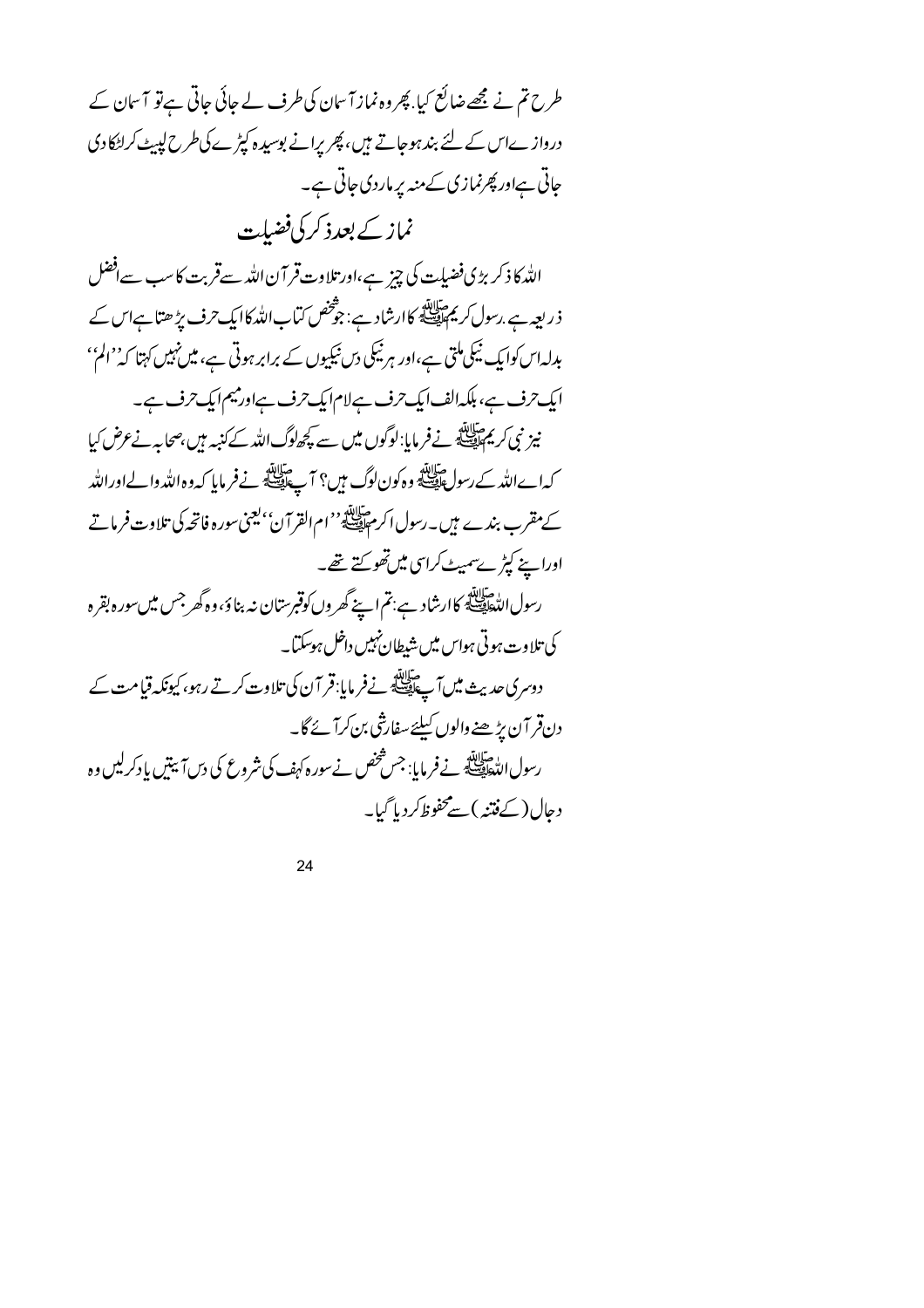| نیز آپ ﷺ نے فرمایا: قر آن کی ایک سورہ نے ،جس میں تیس آئیتیں ہیں ایک شخص                                   |
|-----------------------------------------------------------------------------------------------------------|
| کیلئے شفاعت کی یہاں تک کہاہے بخش دیا گیا،اور بی <sup>ر</sup> ورہ' نتارک الذی بیدہ الملک''                 |
|                                                                                                           |
| دوسری حدیث میں آپﷺ نےفرمایا:' <sup>در</sup> قل بایھاالکافرون'' <i>پڑھ</i> ا کرو، کیونکہ سے سورہ           |
| شرک سےخلاصی کاذ ربعہ ہے۔                                                                                  |
| ایک حدیث میں آپ ایلاً کے ذر مایا: جو شخص ہرنماز کے بعداؔ یت الکرسی پڑ ھتا ہےتواس                          |
| کےاور جنت کے درمیان موت کےعلاوہ کوئی چیز حائل نہیں ہو گئی۔                                                |
| رسول الدّٰهَا اللّٰہِ نے فرمایا:قل حواللّٰہ احداورمعو ذتین شام کے وقت اور صحّ کے وقت                      |
| تین تین مرتبہ پڑ ھالیا کروتو بیہ ہر چیز سےتمہارے لئے کافی ہوجائے گا۔                                      |
| میرے بھائی! آپ قر آن سے لگاؤ پیدا کریں، جتنا ہوسکےقر آن یادکریں اپنی بیوی                                 |
| بچوں کوبھی قر آن کی تلاوت، تجویداورتفسیر کی تعلیم دیں اور سے یقین رکھیں کہ یہی سب سے                      |
| افضل علم ہے جیسا کہ رسول مصطفیٰ عقیقی نے فرمایا: تم میں سب سے بہتر وہ تحض ہے جس نے                        |
| قر آن پڑ ھااور پھر دوسروں کو پڑ ھایا۔                                                                     |
| میرے بھائی اور بہن! آپ مبارکباد کے مشخّ ہیں اگراس حدیث پرآپ نے عمل کیا،                                   |
| کیونکہآ سان وزمین کےاندرموجودتمام مخلوق آپ کے لئے دعااوراستغفارکرتی ہے .رسول                              |
| الدُّهِ السَّلاَلِيَّةِ نَے فرمایا: اللّٰہ رحمتیں نازل کرتا ہےاللّٰہ کےفرشتے اورتمام آ سان وزمین میں یسنے |
| والے یہاں تک کہ سوراخ کےاندر چیونٹی اور محصلیاں اس شخص کے لئے دعا کرتی ہیں جو                             |
| لوگوں کوخیر کی تعلیم دیتا ہے۔                                                                             |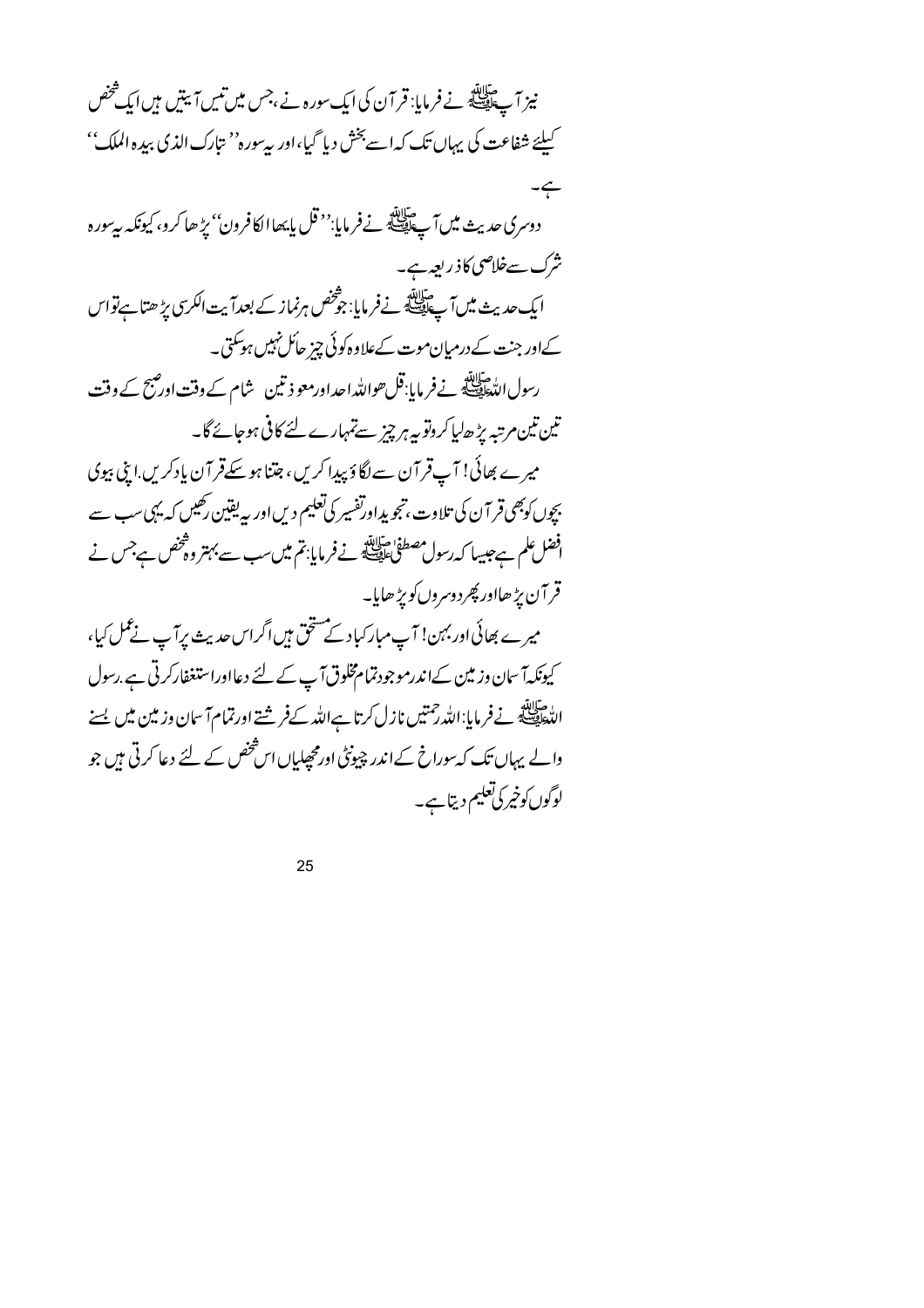اشراق کی دورکعتیں

میرےمسلمان بھائی! مذکورہ اجر وثواب کے ساتھ ہی اگر آپ ایک مکمل حج اورعمرہ کا ثواب جايتے ہيں تونماز فجر کے بعدطلوع آ فماَب تک اپنی جگہ پر بیٹھےاللہ کا ذکراورقر آ ن کی تلاوت کرتے رہن اورآ فمآ طلوع ہوجانے کے بعدانتہائی خشوع کے ساتھ دورکعت نماز یڑھیں اور وہ عظیم اجر وثواب حاصل کریں جس کی طرف رسول اللہﷺ نے اس حدیث میں اشارہ کیا ہے کہ''جس شخص نے فجر کی نماز جماعت کے ساتھ ادا کی پھرا بنی جگہ پر باقی ر ہاپہاں تک کہ جاشت کے وقت کی فلل پڑھی تواس کیلئے ایک حج کرنے والےاورا بک عمر ہ کرنے والے کے کمل حج اور کمل عمرہ کے برابرنثواب ہے''۔

نماز سے فارغ ہوکرانتہائی عاجزی کےساتھ اپنے دل سے دعا کریں کہ اللہ تعالیٰ آپ پر مہربان ہوجائے،آپ کے گناہ پخش دےاورا بنی جنت میں داخل فرمالے،دعا کرتے وقت ر یقین رحیبں کہ انشاءاللہ آ پ کی دعااللہ کی با گاہ میں مقبول ہوگی ،حبیبا کہ رسول مصطفیٰ علی اللہ نے حدیث فتری کےاندرفر مایا کہ اللہ عز وجل فرما تا ہے:اےآ دم کی اولا د! تو جب مجھے لپکارتا ہےاور مجھ سےامیدلگا تا ہےتو میں تمہاری کوتا ہیوں کے باوجود تمہیں بخش دیتا ہوں اور بخش دینے میں سی چیز کی پرواڈ ہیں کرتا،اےآ دم کی اولا د!اگرتمہارے گناہآ سان کی بلندی تک پہنچ جا ئیں، پھرتم مجھ سےمغفرت طلب کروتو میں تمہارے گناہ معاف کردوں گا،اور معاف کرد بنے میں کسی چز کی پرواہ نہیں کروں گا،اےآ دم کی اولا د! تم اگر میرے پاس ز مین کے برابر گناہ لےکراس حال میں آؤ کہ میرےساتھ شرک نیرکرتے ہوتو میں تیہیں اس کے برابرمغفرت سےنواز وں گا۔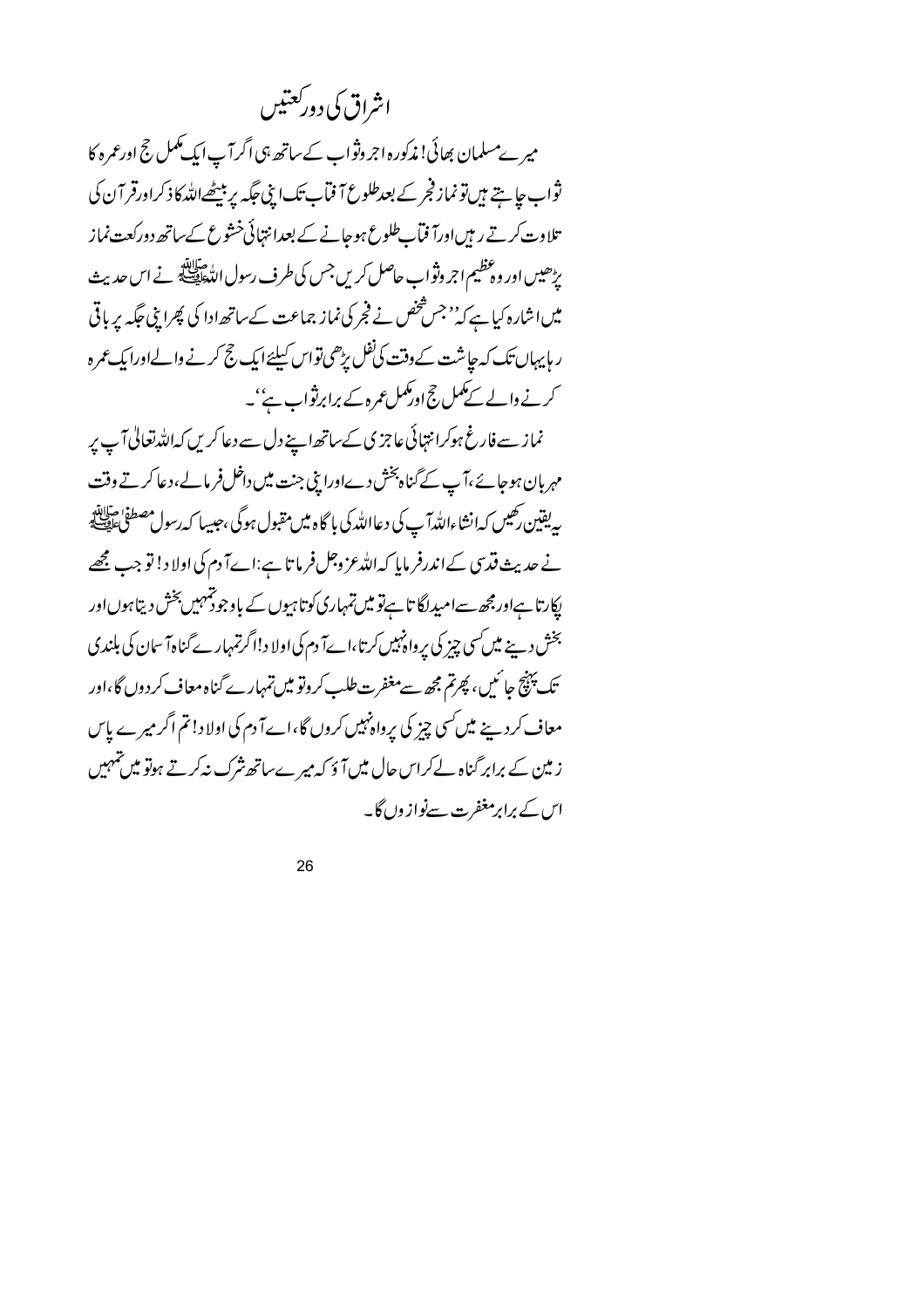ساتھ ہی عمر بن الخطاب ﷺ، کا یہ قول بھی یاد رکھیں انہوں نے فر مایا کہ میں قبولیت کی فکر نہیں کرتا، بلکہ دعا کرنے کی<sup>فکر</sup> کرتا ہوں۔ عمر رضی اللہ عنہ کا مقصد ہے ہے کہ دعا کرنے والےکو پینہیںسو چنا جا ہئے کہ اس کی دعا قبول ہوئی پانہیں ، کیونکہ اللہ اکرم الاکر مین ہے،وہ استغفارکر نے والوں کی ضرور سنتاہے، بلکہ فکر بی*ہو*نی جاہئے کہ دعا عجز وائکسار کے ساتھ دل سے نکلے اورقبولیت کی شرائط پر پوری اتر ٹی ہو،قبولیت کی شرطوں میں سےایک اہم شرط پیجی ہے کہ دعاصج دل سے نکلے اس کی تفصيل کے پيش نظرہم اپنے نفس سےخود ہی ہی پوچھیں کہ: - کیاہماری دعادل سے نکتی ہے یاصرف حلق سے؟ –اگر دل سےنکلی ہےتو آ سان تک پہنچق ہے یا ہمارے گناہ اسےآ سان تک پہنچنے سے روك دييخ ہيں؟ –اگر ہماری دعاز مین کی طرف بلٹ آتی ہےتو کیاوہ ہم پریڑتی ہے پاہارےغیریر؟ لہٰذاضروری ہے کہ ہم دعاا نتہائی یقین اوراخلاص کے ساتھ کریں۔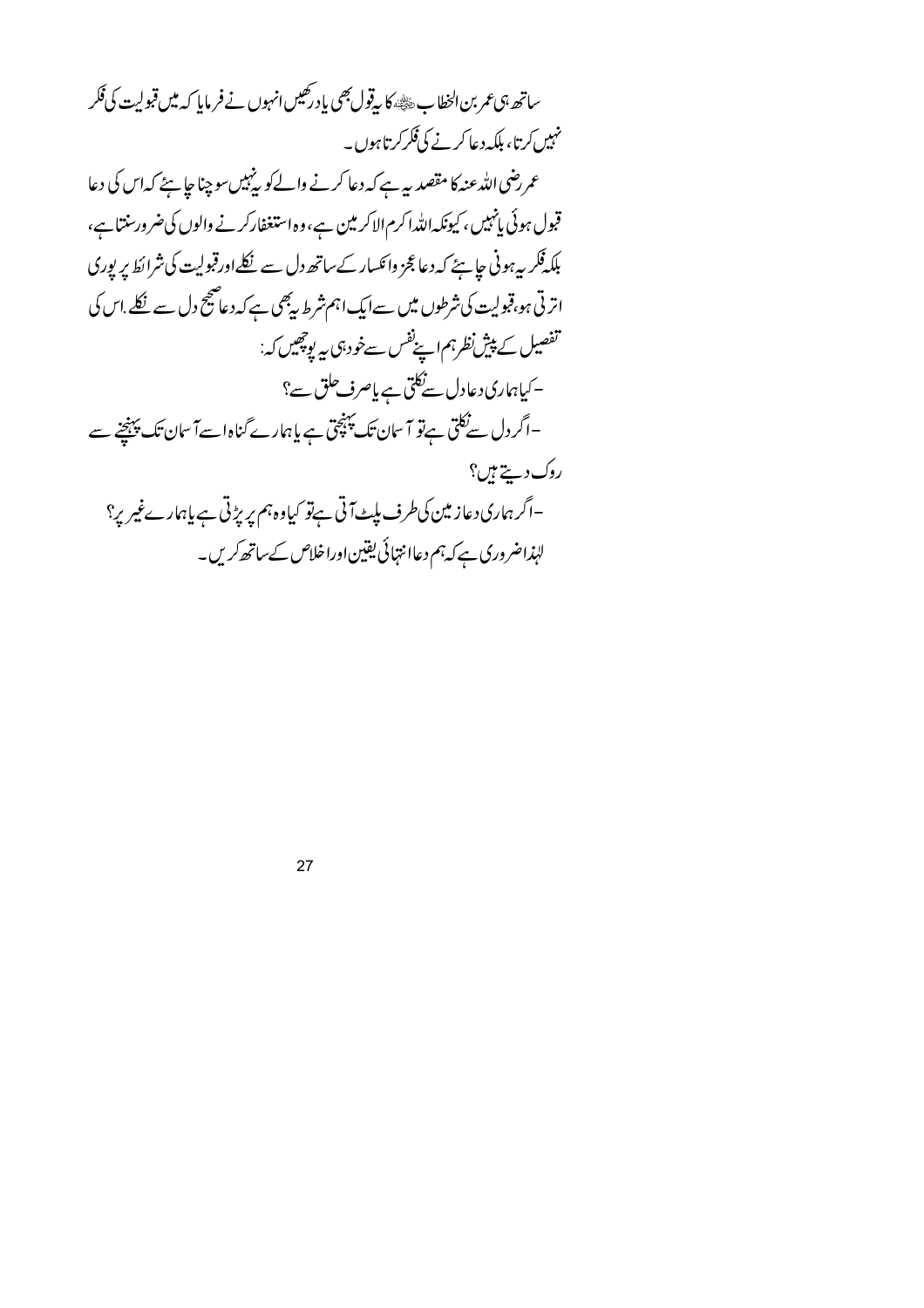عظيم كامياني مذکورہ کاموں سے فارغ ہوکرآ پاجروننیمت کےساتھ گھر جائیں،گھر پنتیج کراہل عبال سے سلام کریں، سلام کرنا آپ کے لئے بھی باعث برکت ہےاورآپ کےاہل خانہ کے لئے بھی ذیر بعہ عافت ۔ چنانچے رسول الڈھاپنے نے فرمایا: اےآ دم کے بیٹے!تم جب اپنے گھر والوں کے پاس جاؤتوان سے سلام کرو،اس میں تمہارے لئے بھی برکت ہےاوران کیلئے بھی۔ دوسری حدیث میں رسول اکر مقابلتہ نے ارشادفر مایا: جب کوئی شخص مسجد میں نماز سے فارغ ہوجائےتواسے جا ہےٗ کہ گھر کے لئے بھی نماز کاایک حصہ رکھے، کیونکہ اللہ تعالیٰ اس کی نماز کی دجہ سےاس کے گھر میں بھلائی پیدافر ما تاہے۔ اس کےساتھ ہی آپ اپنی بیوی بچوں کوبھی نہ بھولیں،اللہ نے آپ کودین کا جومکم دیاہے اس سےانہیں محروم نہ رکھیں،روزانہ انہیں دین کی کچھ پنہ چھلیم ضرور دیں علم آپ کے پاس ایک امانت ہےاوراس امانت کے بارے میں آپ سے قیامت کے دن بازیرس ہوگی،اس لئے آج ہی سےاس کا جواب تیار رکھیں جس کے ذریعہ آپ اپنی ذمہ داری سے عہدہ برآ ہوسکیںاورآ پ کاانجام بہتر ہو۔ گفتگو کاحاصل

یہ دعظیم اجروثواب ہے جو ……انشاءاللہ …… ہرگز رائیگاں نہیں جائے گااگرا ٓپ یہی نماز گھرمیں پڑھنے کی بجائے مسجد میں ادا کریں گے،اسکے لئے آپ کوصرف چند قدم چلنے کی ضرورت ہوگی۔اور بہ چندقدم بہت بڑےاجروثواب کا ذریعہ ہوں گے۔